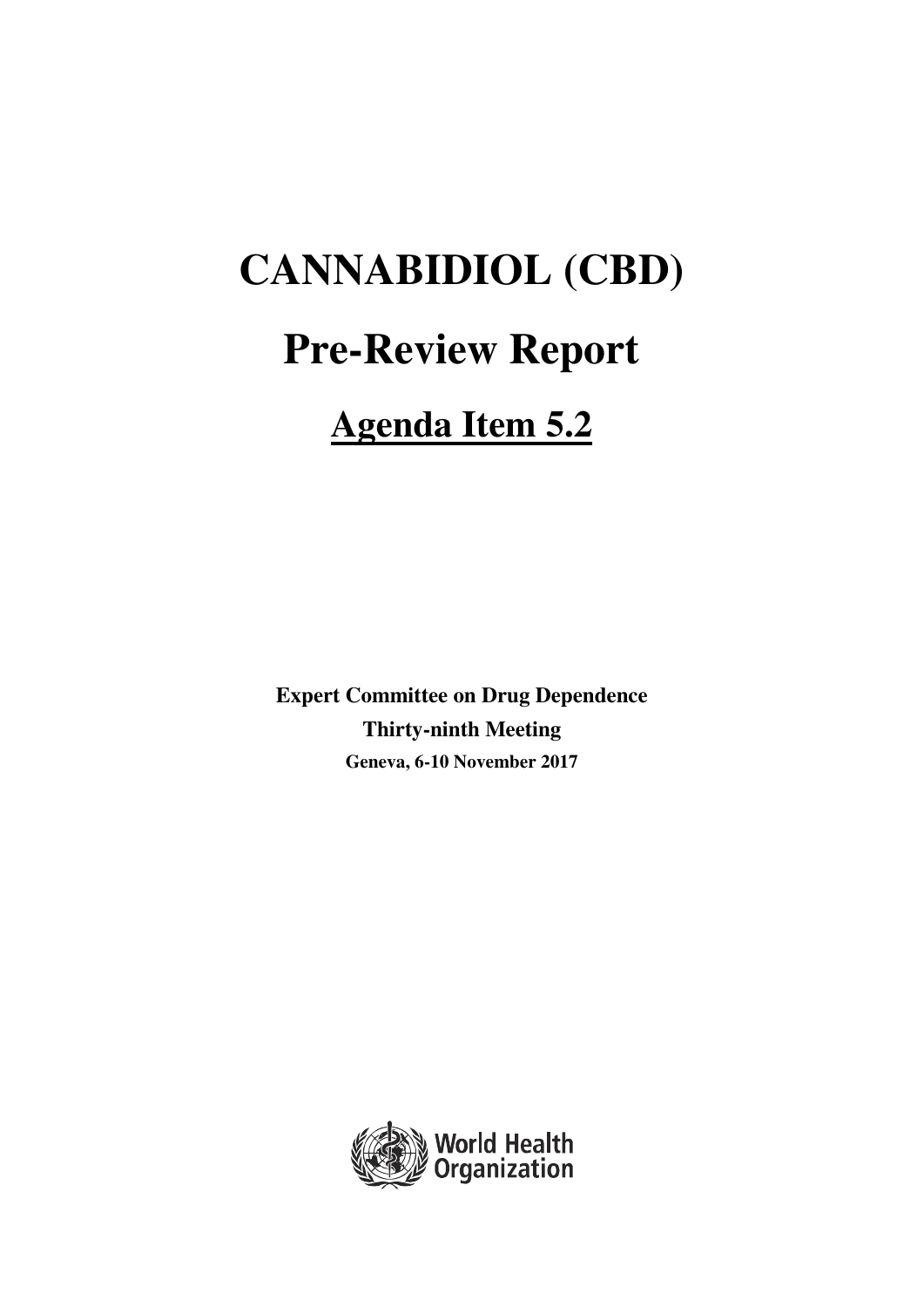# **Contents**

| $\boldsymbol{l}$ . |                                                                                    |  |  |
|--------------------|------------------------------------------------------------------------------------|--|--|
| A.                 |                                                                                    |  |  |
| B <sub>1</sub>     |                                                                                    |  |  |
| $\mathcal{C}$ .    |                                                                                    |  |  |
| D.                 |                                                                                    |  |  |
| E.                 |                                                                                    |  |  |
| F.                 |                                                                                    |  |  |
| G.                 |                                                                                    |  |  |
| 2.                 |                                                                                    |  |  |
| A.                 |                                                                                    |  |  |
| $B_{\cdot}$        |                                                                                    |  |  |
| $\mathcal{C}$ .    |                                                                                    |  |  |
| D.                 |                                                                                    |  |  |
| E.                 |                                                                                    |  |  |
| $F$ .              |                                                                                    |  |  |
| 3.                 |                                                                                    |  |  |
| $\boldsymbol{4}$ . |                                                                                    |  |  |
| A.                 |                                                                                    |  |  |
| <i>B</i> .         |                                                                                    |  |  |
| $\mathcal{C}$ .    |                                                                                    |  |  |
| 5.                 |                                                                                    |  |  |
| 6.                 |                                                                                    |  |  |
| 7.                 |                                                                                    |  |  |
| A.                 |                                                                                    |  |  |
| $B$ .              |                                                                                    |  |  |
| 8.                 |                                                                                    |  |  |
| А.                 |                                                                                    |  |  |
| B.                 |                                                                                    |  |  |
| 9.                 | Therapeutic Applications and Extent of Therapeutic Use and Epidemiology of Medical |  |  |
|                    |                                                                                    |  |  |
| 10.                |                                                                                    |  |  |
| 11.                |                                                                                    |  |  |
| 12.                |                                                                                    |  |  |
| 13.                |                                                                                    |  |  |
| 14.                | Nature and Magnitude of Public Health Problems Related to Misuse, Abuse and        |  |  |
|                    |                                                                                    |  |  |
| 15.                |                                                                                    |  |  |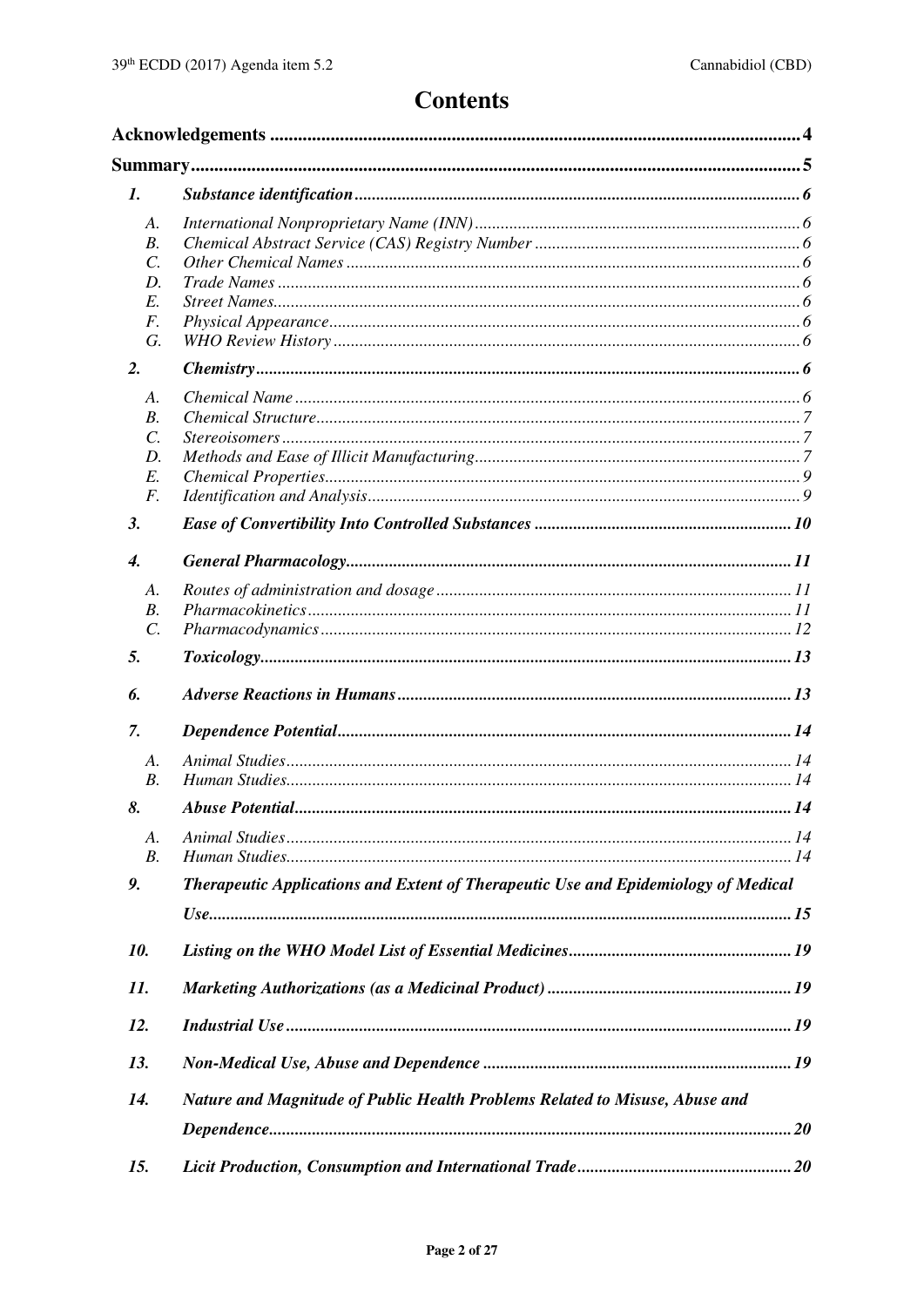|     | 39 <sup>th</sup> ECDD (2017) Agenda item 5.2                                         | Cannabidiol (CBD) |
|-----|--------------------------------------------------------------------------------------|-------------------|
| 16. |                                                                                      |                   |
| 17. |                                                                                      |                   |
| 18. |                                                                                      |                   |
| 19. | Other Medical and Scientific Matters Relevant for a Recommendation on the Scheduling |                   |
|     |                                                                                      | . 22              |
|     | Annex 1: Report on WHO Questionnaire for Review of Psychoactive Substances for the   | 27                |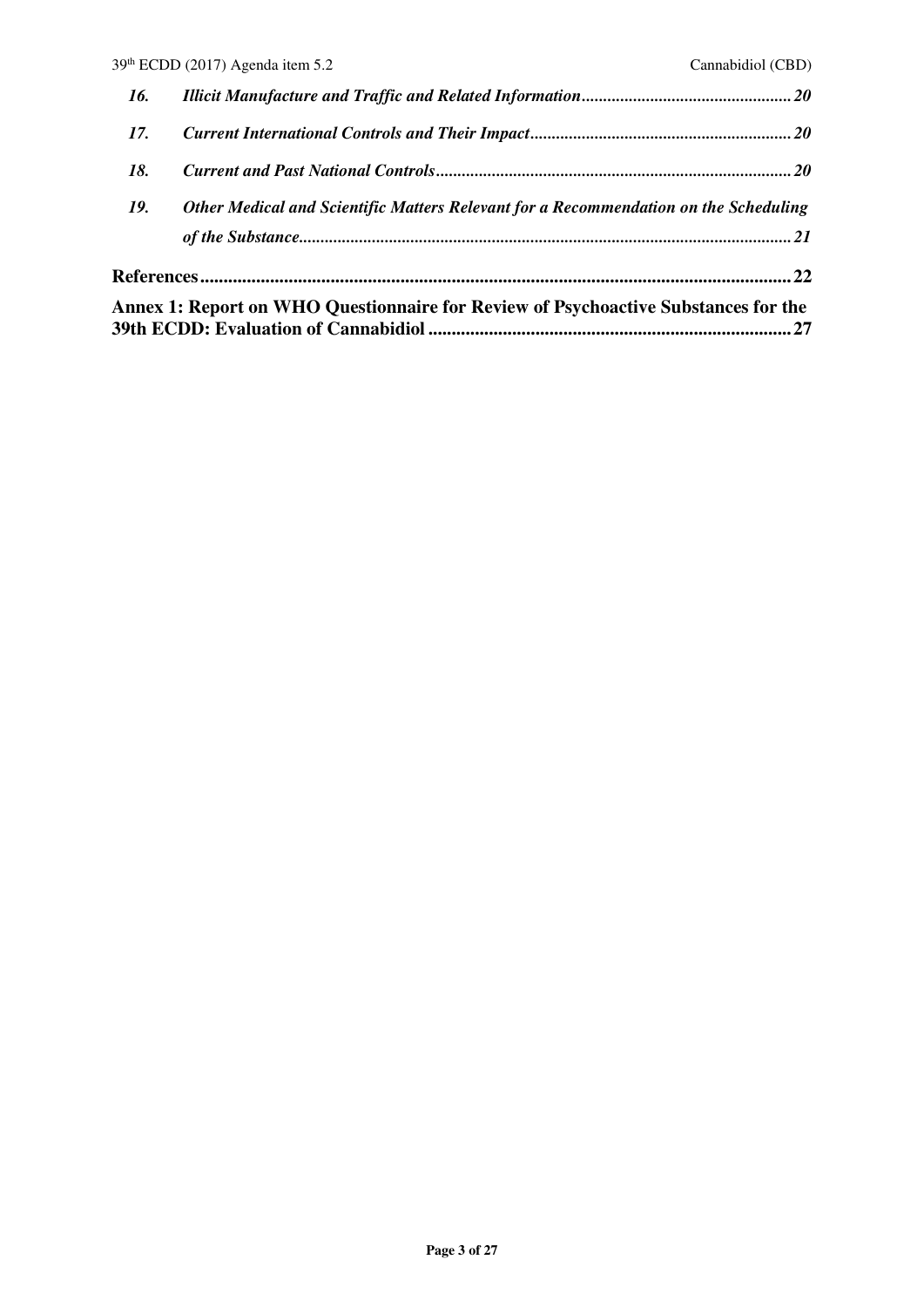# **Acknowledgements**

This report has been drafted under the responsibility of the WHO Secretariat, Department of Essential Medicines and Health Products, Teams of Innovation, Access and Use and Policy, Governance and Knowledge. The WHO Secretariat would like to thank the following people for their contribution in producing this review report: Professor Jason White, Adelaide, Australia (literature search, review and drafting), Ms. Dilkushi Poovendran, Geneva, Switzerland (questionnaire analysis and report drafting) and Dr. Stephanie Kershaw, Adelaide, Australia (review report editing, questionnaire analysis and report drafting).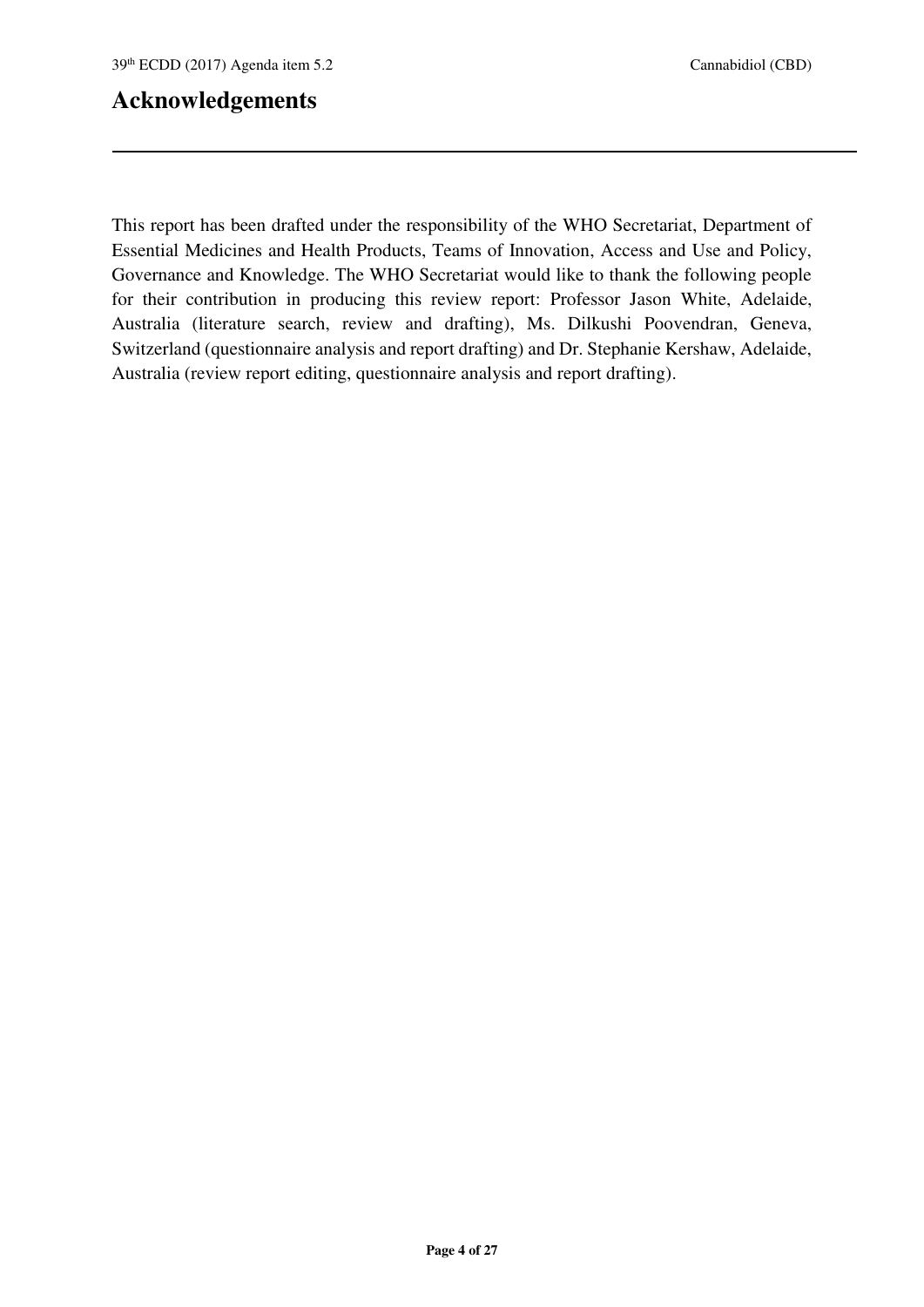## **Summary**

Cannabidiol (CBD) is one of the naturally occurring cannabinoids found in cannabis plants. It is a 21-carbon terpenophenolic compound which is formed following decarboxylation from a cannabidiolic acid precursor, although it can also be produced synthetically.

CBD can be converted to tetrahydrocannabinol (THC) under experimental conditions; however, this does not appear to occur to any significant effect in patients undergoing CBD treatment.

In experimental models of abuse liability, CBD appears to have little effect on conditioned place preference or intracranial self-stimulation. In an animal drug discrimination model CBD failed to substitute for THC. In humans, CBD exhibits no effects indicative of any abuse or dependence potential.

CBD has been demonstrated as an effective treatment of epilepsy in several clinical trials, with one pure CBD product (Epidiolex®) currently in Phase III trials. There is also preliminary evidence that CBD may be a useful treatment for a number of other medical conditions.

There is unsanctioned medical use of CBD based products with oils, supplements, gums, and high concentration extracts available online for the treatment of many ailments.

CBD is generally well tolerated with a good safety profile. Reported adverse effects may be as a result of drug-drug interactions between CBD and patients' existing medications.

Several countries have modified their national controls to accommodate CBD as a medicinal product.

To date, there is no evidence of recreational use of CBD or any public health related problems associated with the use of pure CBD.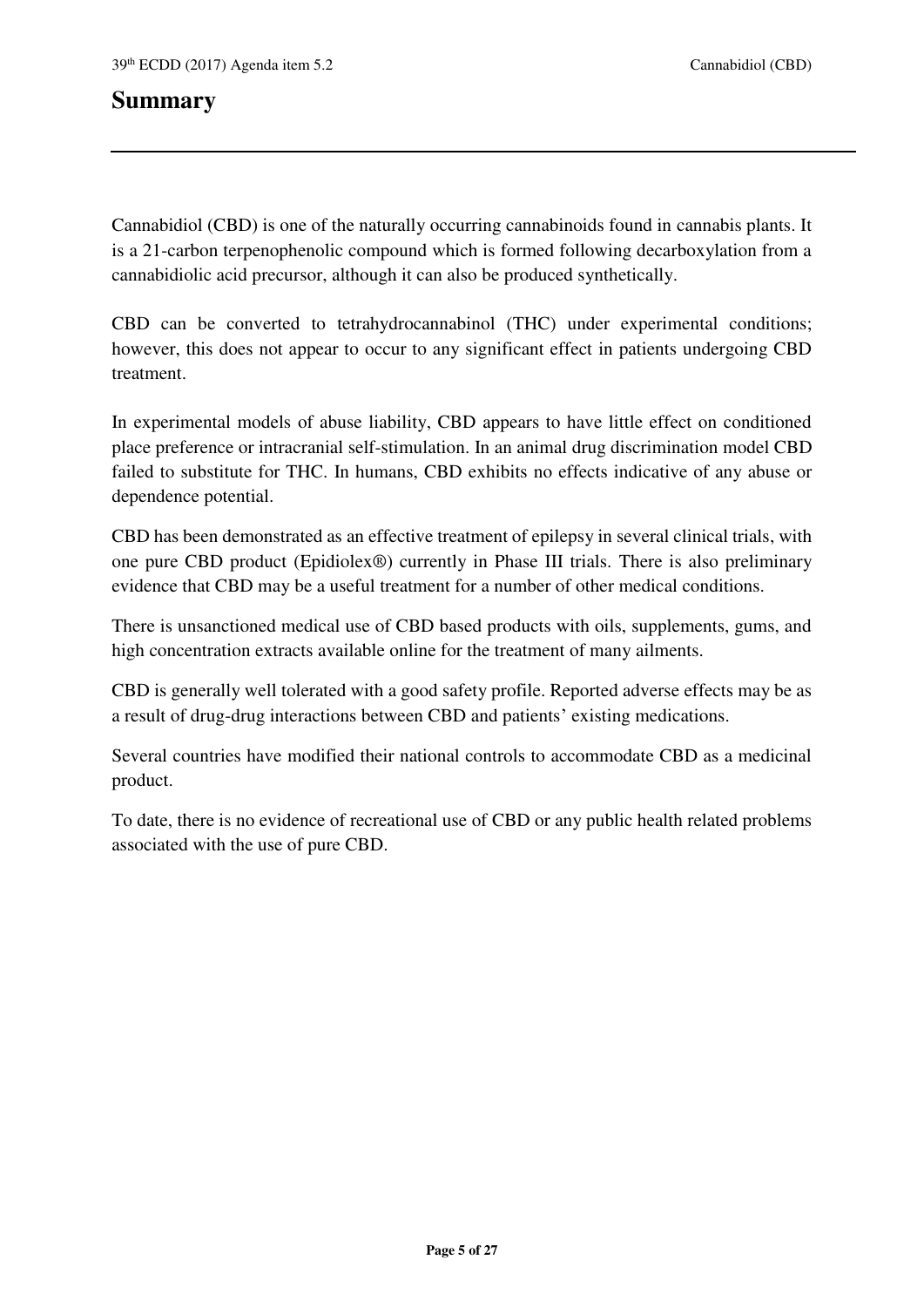#### **1. Substance identification**

- *A. International Nonproprietary Name (INN)*  Cannabidiol
- *B. Chemical Abstract Service (CAS) Registry Number*  13956-29-1 [1]

#### *C. Other Chemical Names*

CBD; 2-[1R-3-methyl-6R-(1-methylethenyl)-2-cyclohexen-1-yl]-5-pentyl-1,3 benzenediol; [2]

#### *D. Trade Names*

 Epidiolex® (in development) Arvisol® (in development)

#### *E. Street Names*

No data available

#### *F. Physical Appearance*

A crystalline solid [2]

#### *G. WHO Review History*

Cannabidiol has not been previously pre-reviewed or critically reviewed by the WHO Expert Committee on Drug Dependence (ECDD). The current review is based on the recommendation from the 38th ECDD that pre-review documentation on cannabis-related substances, including cannabidiol, be prepared and evaluated at a subsequent committee meeting[3].

#### **2. Chemistry**

#### *A. Chemical Name*

**IUPAC Name:** 2-[(6R)-3-methyl-6-prop-1-en-2-ylcyclohex-2-en-1 yl]-5-pentylbenzene-1,3-diol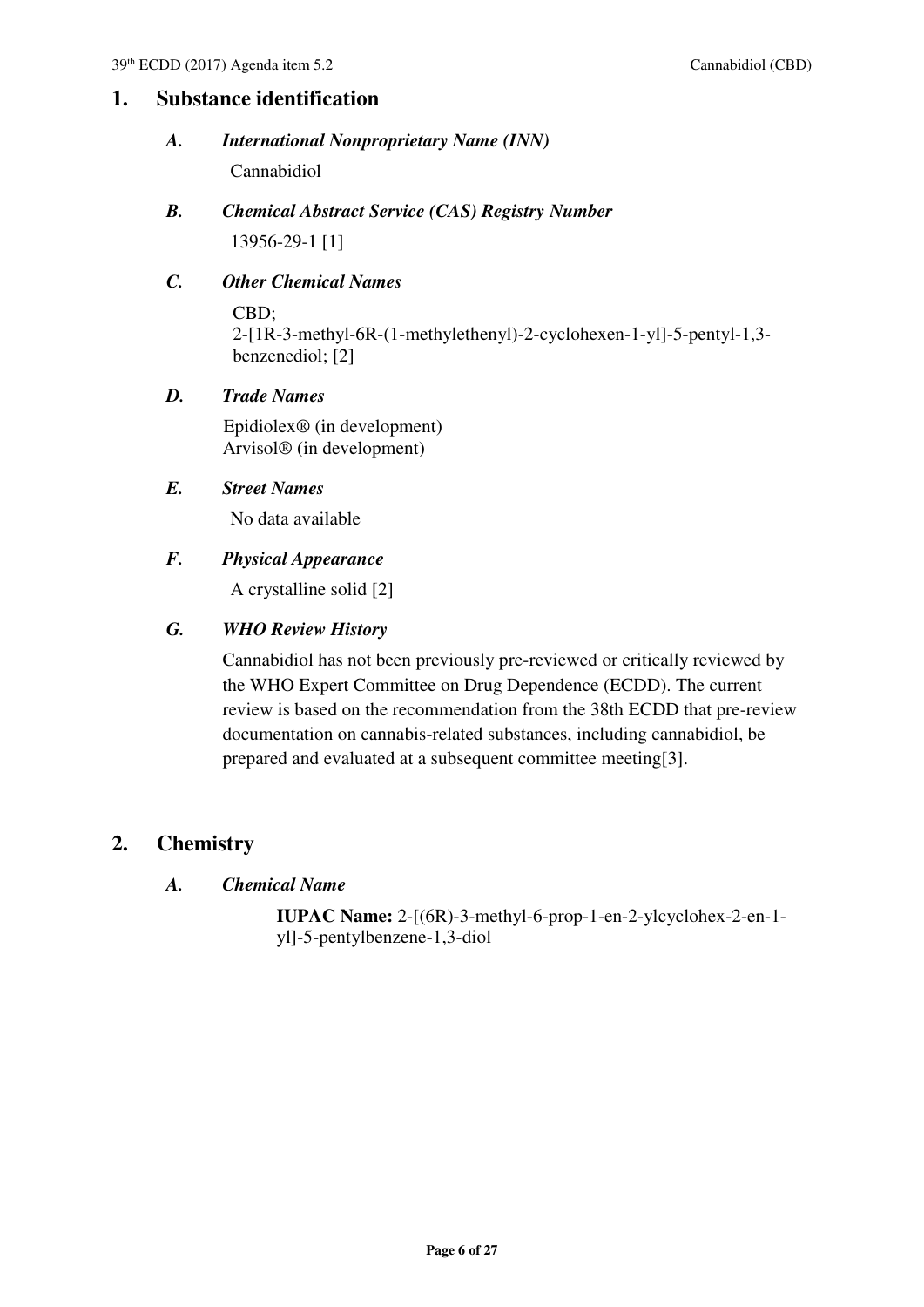#### *B. Chemical Structure*



**Molecular Formula:**  $C_{21}H_{30}O_2$ **Molecular Weight:** 314.469 g/mol

#### *C. Stereoisomers*

Cannabidiol (CBD) is normally taken to refer to the naturally occurring (-) enantiomer. (+) CBD has been synthesised [4], but has received little attention.

 (+) CBD has been shown to have modest affinity at CB1 and CB2 receptors unlike (-) CBD ((+)-CBD  $K_i = 0.84 \mu M$  at CB<sub>1</sub>), whereas both compounds inhibited anandamide hydrolysis and were agonists at the vanilloid type 1 (VR1) receptor at which capsaicin acts. [5] The (+)-CBD isomer was more active than the (-)-CBD-isomer as an anticonvulsant agent in a mouse seizure model. [6] However, to date, there is no substantive evidence as to whether (+)-CBD is likely to cause THC-like psychoactive effects.

#### *D. Methods and Ease of Illicit Manufacturing*

#### Synthesis of CBD *in vitro*:

Synthetic routes are available for the production of CBD, but some of the published methods yield only small amounts of CBD. The two most efficient routes are:

- 1) The condensation of (+)-e-mentha-diene-l-01 with olivetol in the presence of weak acids (oxalic, picric or maleic acid). The isomer obtained in this reaction may be converted to CBD with BF3-etherate by a retro-Friedel-Crafts reaction, followed by recombination. However, with this reagent the reaction proceeds further causing cyclisation of CBD to delta-1-THC and iso-THC [7]
- 2) A one step reaction for CBD synthesis utilizes boron trifluoride (BF3) etherate on alumina as condensing reagent in the reaction of (+)-e-menthadiene-l-01 with olivetol on a 0.8mmol scale (refer to Figure 1). This results in CBD as the major product, with 55% yield as chromatographically pure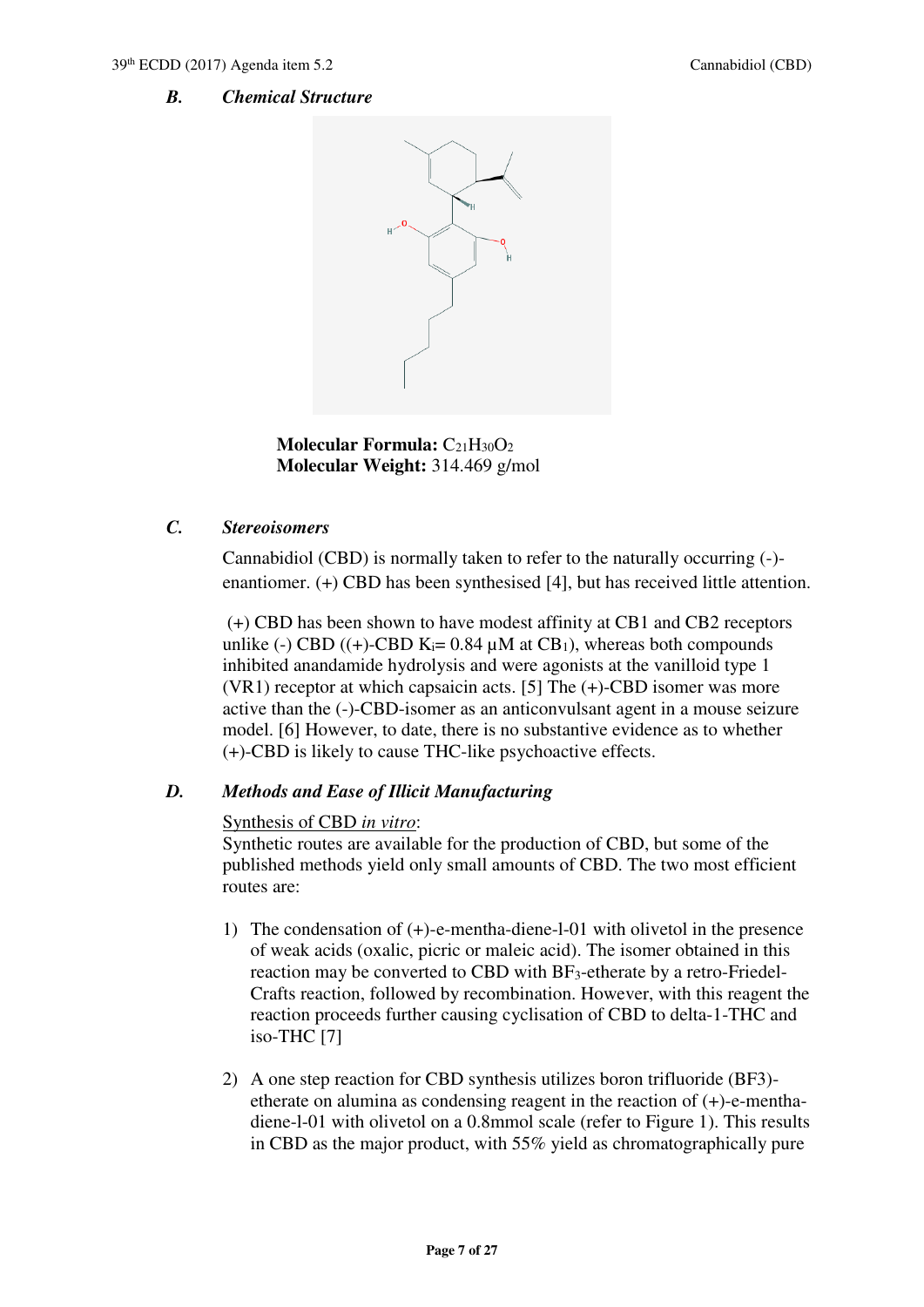oil or 41% yield as crystalline material. On a 100mmol scale, the yields were 46% as an oil, and 37% as crystalline material. [8]



**CBD (major product)** 

#### **Figure 1: Synthesis of CBD with boron trifluoride (BF3)-etherate taken from Mechoulam et al 2002 [9]**

#### Synthesis of CBD in plants:

*Cannabis* cultivars range from those grown to produce cannabis for recreational purposes to those produced in order to use hemp fibre derived from the stems of the plant. In cultivars utilized for recreational purposes, the quantity of THC exceeds that of CBD in the dried female inflorescences used for smoking and oral administration. Hemp cultivars produce substantially less THC and higher levels of CBD. [10] Unsanctioned production of cannabis cultivars with high CBD levels does occur for purposes of medical treatment rather than recreational use (refer to Section 13).

In plants, THC and CBD are derived from their acidic precursors  $\Delta^9$ tetrahydrocannabinolic acid (THCA) and cannabidiolic acid (CBDA) (refer to Figure 2). THCA and CBDA are both derived from cannabigerolic acid (CBGA). The final step differs, with THCA synthase and CBDA synthase producing THCA or CBDA, respectively, from CBGA. Subsequent decarboxylation of THCA and CBDA via light exposure, heating, or aging, results in THC or CBD.[10-12]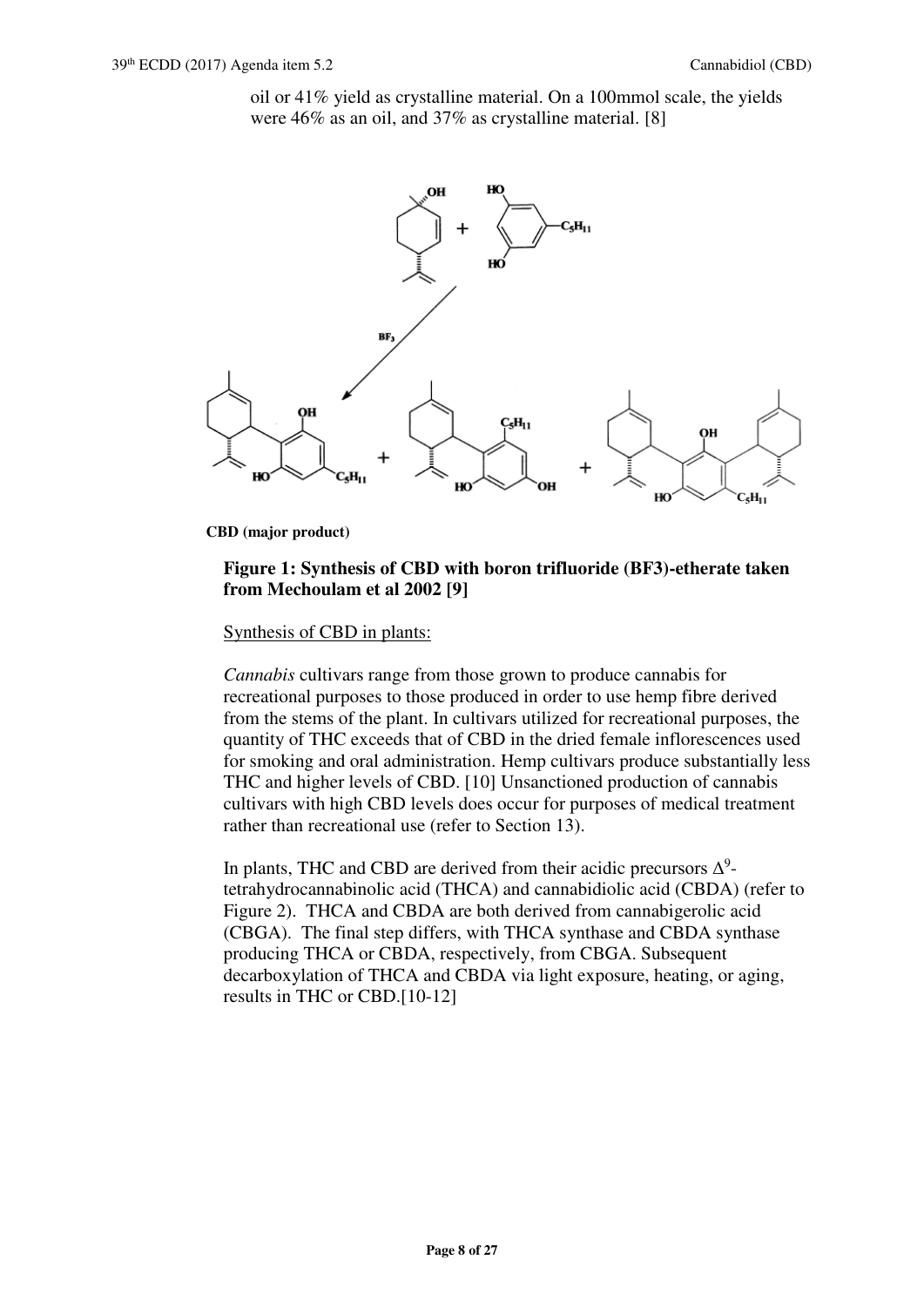

**Figure 2: Biogenesis of THC and CBD adapted from Taura et al. (2007)** THCA synthase and CBDA synthase catalyze oxidative cyclization of the monoterpene moiety of CBGA to form THCA and CBDA, respectively. THC and CBD are generated from THCA and CBDA by non‐enzymatic decarboxylation. [11]

In addition to genetic characteristics, cultivated plants are influenced by environmental conditions and production technology during their life cycle. A study evaluating the effects of ambient temperature and humidity, soil temperature and precipitation on the content of THC and CBD in industrial hemp noted that these agroclimatic conditions have differing effects on THC and CBD. For example, CBD content is positively affected by soil temperature and ambient temperature, but negatively influenced by precipitation [13]

#### *E. Chemical Properties*

Melting point: 62-63°C Solubility: approx. 23.6 mg/mL in DSMO and ethanol [14]

#### *F. Identification and Analysis*

There are a number of published methods for the analytical detection of CBD in various biological samples. For example,

- **•** spectrophotometric determination  $[15]$ ;
- liquid chromatography–tandem mass spectrometry (LC–MS/MS) detection of CBD in whole blood [16, 17] samples;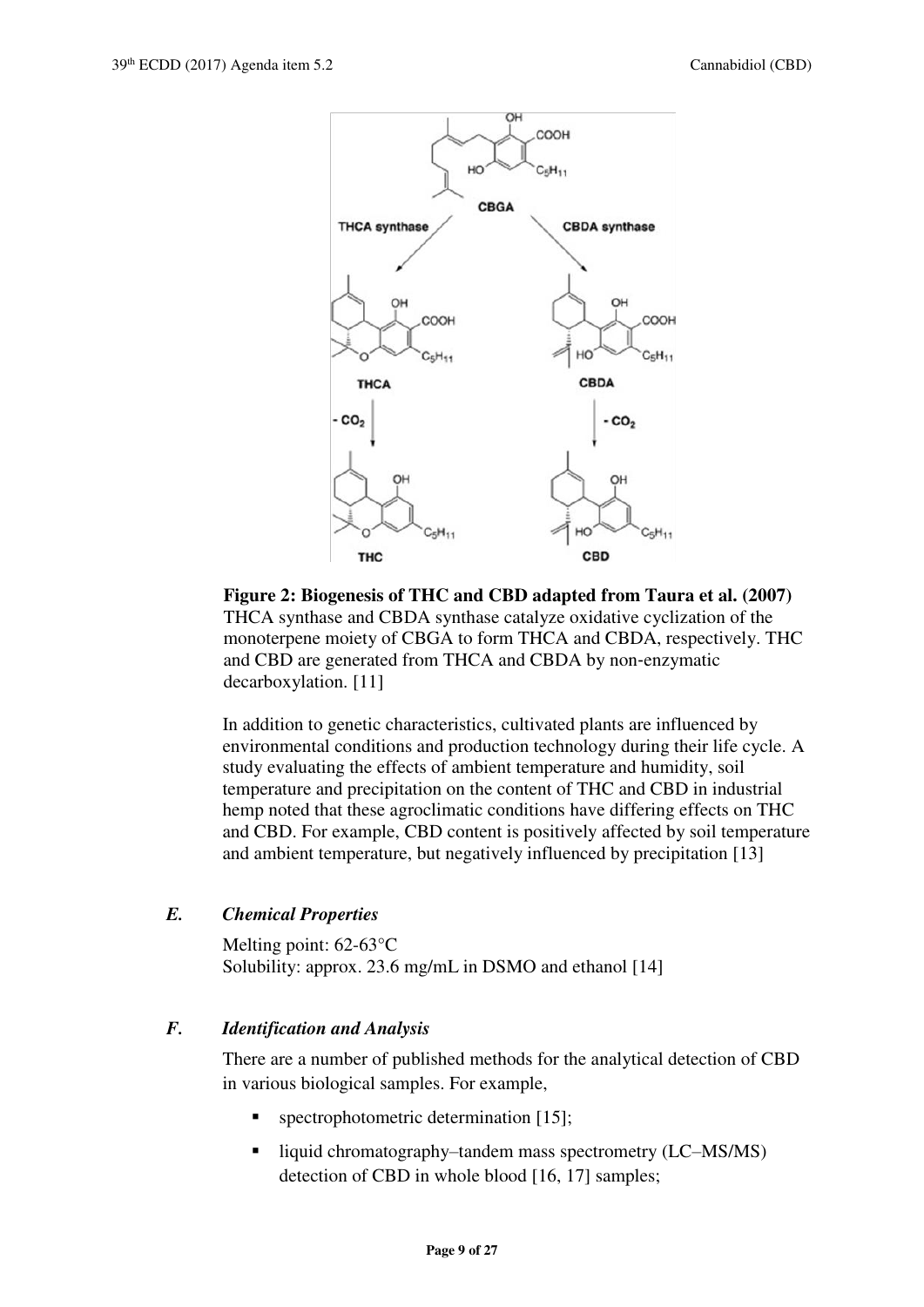- high performance (HP) LC-MS/MS methods for CBD detection in hair [18], urine [19] and plasma [20] samples;
- gas chromatography mass spectrometry (GC-MS) detection of CBD in hair [21, 22], oral [23] and plasma [24] samples;
- 2-dimensional-GC-MS methods for detection in oral fluid [25], plasma [26] and post mortem blood samples [27].

## **3. Ease of Convertibility Into Controlled Substances**

There is some evidence that CBD can be converted to tetrahydrocannabinol (THC), a Schedule 1 substance under the United Nations Convention on Psychotropic Substances 1971. Two main methods have been reported and there has been some investigation into whether this occurs spontaneously *in vivo*.

#### Conversion in the laboratory

Under experimental conditions, it has been demonstrated that heating CBD in solutions of some acids catalyses cyclizations within the CBD molecule resulting in delta-9-THC [28]. Gaoni and Mechoulam have published several papers regarding methods of converting CBD to other cannabinoids including THC, however the yields vary and purity is unclear. [9]

A version of this method has been reported on a drug user forum. It suggests dissolving CBD in sulphuric acid/acetic acid and leaving it for anywhere from 3 hours to 3 days to obtain delta-9-THC and delta-8-THC. After 3 hours, the author states that CBD has been converted into 52% delta-9-THC and 2% delta-8-THC [31].

A patent (US 2004/0143126 A1) on the conversion of CBD to delta-9-THC details a method involving the addition of  $BF_3Et_2O(50 \mu l)$ , under nitrogen atmosphere, to an ice cold solution of CBD (300 mg) in dry methylene chloride (15 ml). The solution is stirred at 0° C for 1 hour, followed by the addition of saturated aqueous solution of NaHCO3 (2 ml) until the red colour fades. The organic layer is removed, washed with water, dried over  $MgSO_4$  and evaporated. The composition of the oil obtained (determined by HPLC) is: trans-delta8-isoTHC 27%, delta-9-THC 66.7%. The oil is then chromatographed on silica gel column (20 g) and eluted with petroleum ether followed by graded mixtures, up to 2:98 of ether in petroleum ether. The first fraction eluted was the delta8-isoTHC (30 mg, 9.5%) followed by a mixture of delta8-iso THC and delta-9-THC (100 mg). The last compound to be eluted was the delta-9-THC (172 mg, 57%). The purity of delta-9-THC (as determined by HPLC) is 98.7%. [29]

#### Spontaneous conversion

It has been proposed that the conversion of CBD to delta-9-THC in the presence of acid could occur in the human gut. Such conversion could be of importance if CBD is administered orally. Two *in vitro* studies have used simulated gastric fluid to demonstrate the potential for this conversion. The first reported the formation of analytically confirmed delta-9-THC and delta-8-THC when CBD was exposed to simulated gastric fluid without enzymes at 37ºC. The authors concluded that that the acidic environment during normal gastrointestinal transit could expose orally CBD-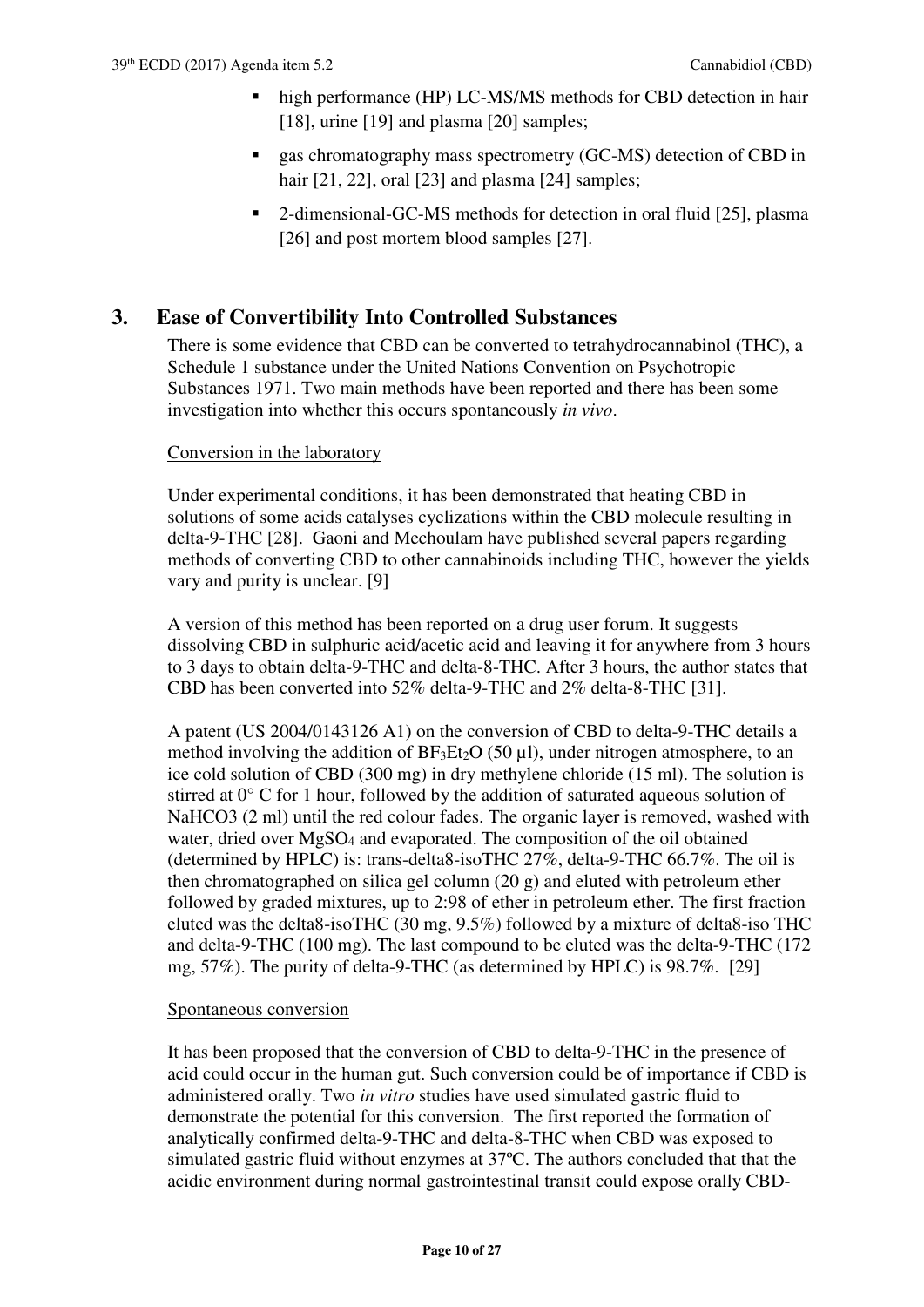treated patients to levels of THC and other psychoactive cannabinoids that may exceed the threshold for a physiological response. [30] The second *in vitro* study also reported the formation of delta-9-THC along with other cannabinoid products in artificial gastric juice without pepsin. The conversion rate of CBD to THC was only 2.9%. [31]

The predictive value of these *in vitro* studies for humans administering cannabidiol orally has been questioned as simulated gastric fluid does not exactly replicate physiological conditions in the stomach. [32] Furthermore, spontaneous conversion of CBD to delta-9-THC has not been demonstrated in humans undergoing CBD treatment. For example, in a six week clinical study in Huntington's disease patients who were administered CBD 700 mg/day, the CBD average plasma concentration range was 5.9-11.2 ng/mL with no delta-9-THC detected. [33]

In humans, THC effects are characterised by impairment of psychomotor and cognitive performance, and a range of physical effects including increased heart rate and dry mouth. In general, clinical studies have reported that even high doses of oral CBD do not cause the those effects that are characteristic for THC and for cannabis rich in THC.[34] For example, in a study of healthy volunteers administered 200mg oral CBD, CBD did not produce any impairments of motor or psychomotor performance.[35] A number of other studies involving high doses of CBD were recently summarized by Grotenhermen et al.[34]; they concluded that high doses of oral CBD consistently fail to demonstrate significant effects or demonstrate effects opposite to those of THC.

While it has been suggested that further large-scale human studies are needed to explore the gastric conversion and potential THC-like side effects following oral CBD administration [36], it is very unlikely that oral cannabidiol will be shown to result in THC concentrations sufficient to induce any meaningful effects.

#### **4. General Pharmacology**

#### *A. Routes of administration and dosage*

Currently there are no approved marketed pure CBD medicinal products, although two are in development (refer to Section 11).

In clinical trials and research studies, CBD is generally administered orally as either a capsule, or dissolved in an oil solution (e.g. olive or sesame oil). It can also be administered through sublingual or intranasal routes. A wide range of oral doses have been reported in the literature, with most from 100- 800mg/day. [37]

#### *B. Pharmacokinetics*

Oral delivery of an oil-based capsule formulation of CBD has been assessed in humans. Probably due to its poor aqueous solubility, the absorption of CBD from the gastrointestinal tract is erratic, and the resulting pharmacokinetic profile is variable. Bioavailability from oral delivery was estimated to be 6% due to significant first-pass metabolism.[38] In healthy male volunteers, the mean±SD whole blood levels of CBD at 1, 2 and 3 hours after administration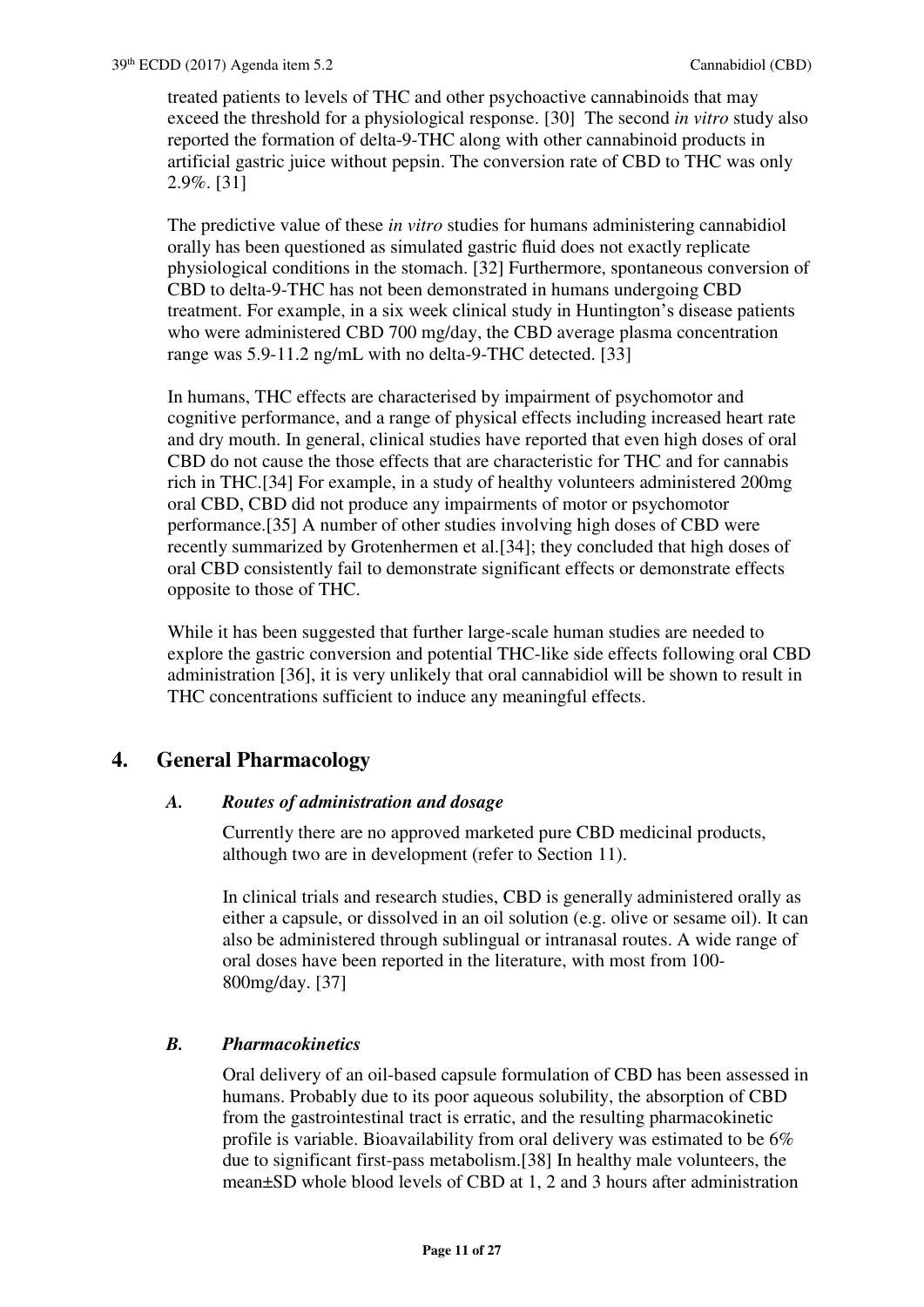of 600mg oral CBD were reported to be 0.36 (0.64) ng/mL, 1.62 (2.98) ng/mL and 3.4 (6.42) ng/mL, respectively. [39] Aerosolized CBD has been reported to yield rapid peak plasma concentrations in 5–10 minutes and higher bioavailability than oral administration.

CBD is rapidly distributed into the tissues with a high volume of distribution of ~32L/kg. Like THC, CBD may preferentially accumulate in adipose tissues due to its high lipophilicity. [37, 40]

CBD is extensively metabolised in the liver. The primary route is hydroxylation to 7-OH-CBD which is then metabolised further resulting in a number of metabolites that are excreted in faeces and urine.[38] A study in human liver microsomes (HLMs) demonstrated that CBD was metabolized by pooled HLMs to eight monohydroxylated metabolites (6α-OH-, 6β-OH-,7- OH-, 1"-OH-, 2"-OH-, 3"-OH-, 4"-OH-, and 5"-OH-CBDs). Among these metabolites, 6α-OH-, 6β-OH-, 7-OH-, and 4"-OH-CBDs were the major ones. Seven recombinant human CYP enzymes were identified as capable of metabolising CBD: CYP1A1, CYP1A2, CYP2C9, CYP2C19, CYP2D6, CYP3A4, and CYP3A5. The two main isoforms involved are CYP3A4 and CYP2C19. [41]

In a number of studies, CBD has been shown to inhibit CYP isozymes *in vitro*, but it is not clear that this occurs at concentrations achieved with doses used clinically.

#### *C. Pharmacodynamics*

There are two main cannabinoid  $(CB)$  receptors,  $CB<sub>1</sub>$  which is primarily located in the central nervous system with some expression in peripheral tissues and CB2 receptors, which can be found in the periphery on cells with immune function and in the gastrointestinal tract and at low densities in the central nervous system.

CBD does not appear to act directly at  $CB_1$  receptors, with a number of studies reporting that there is no measurable response in binding assays. In studies examining potential agonist effects at CB1 receptors, most find no effect, with one report of a weak agonist and one of a weak antagonist effect, each at high concentrations ( $>10$ uM). CBD also shows low affinity at CB<sub>2</sub> receptors. [42]

Across a range of measures in humans and animals, CBD had been shown to have very different effects from those of THC. In mice, CBD failed to produce the behavioral characteristics (e.g. suppression of locomotor activity, hypothermia, antinociception) associated with  $CB<sub>1</sub>$  activation, whereas THC generated all of the effects which occur when  $CB_1$  is activated. [43, 44] Neuroimaging studies in humans and animals have shown that CBD has effects which are generally opposite to those of THC.[45] In contrast to THC, CBD has no effect on heart rate or blood pressure under normal conditions, but in animal models of stress it reduces heart rate and blood pressure.[46] Other differences between THC and CBD are discussed below.

Some studies have shown that CBD may reduce or antagonize some of the effects of THC. The mechanism for this is unclear, with some suggesting that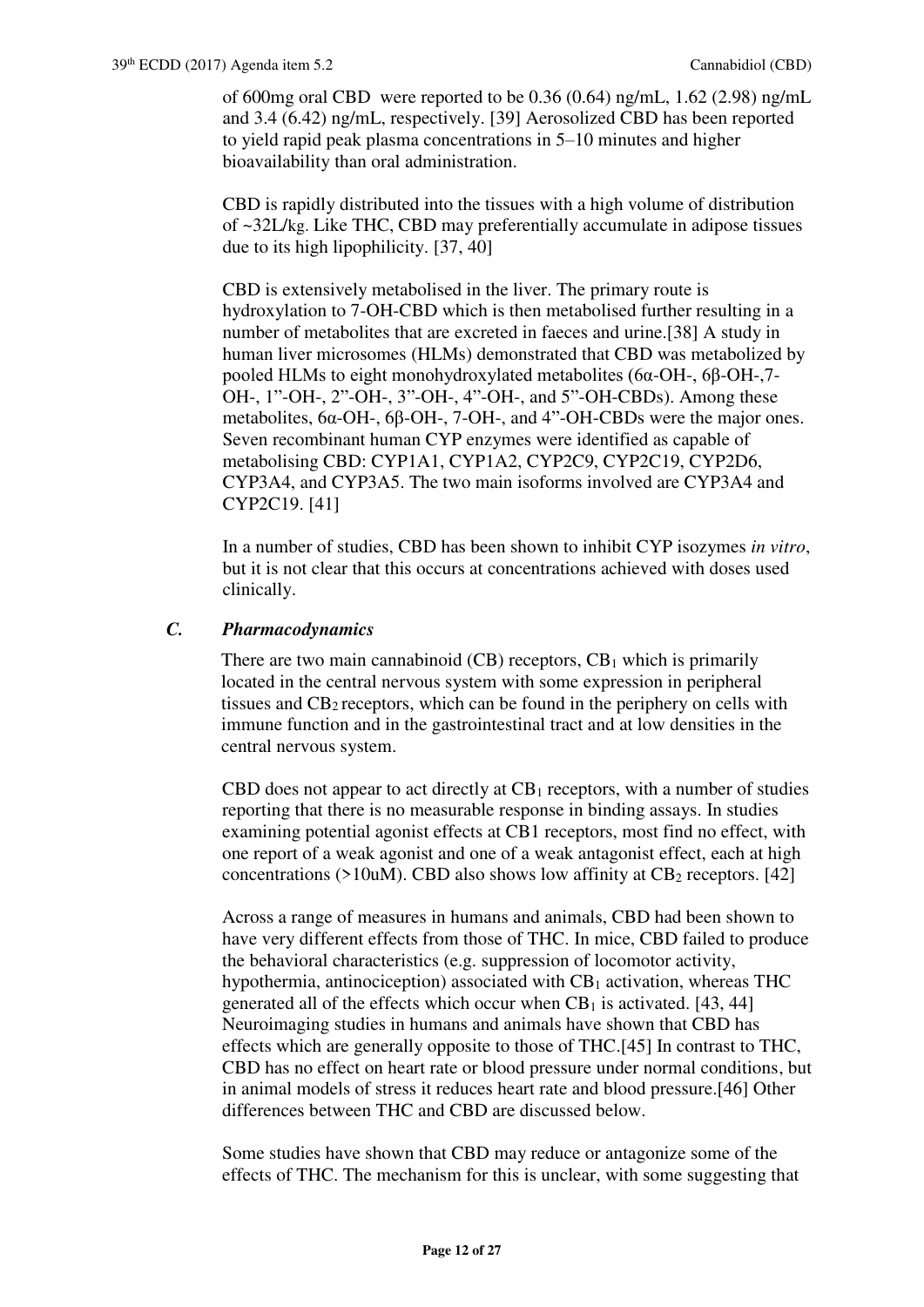it may be a weak  $CB_1$  antagonist. Recent evidence suggests that it may be a negative allosteric modulator of the  $CB_1$  receptor, thereby acting as a noncompetitive antagonist of the actions of THC and other  $CB<sub>1</sub>$  agonists.[42, 47]

CBD may also interact with the endocannabinoid system through indirect mechanisms such as enhanced action of the endogenous cannabinoid ligand anandamide. This results from blockade of anandamide reuptake and the inhibition of its enzymatic degradation. [5, 9, 41]

CBD has been shown to modulate several non-endocannabinoid signaling systems. It is not clear which, if any, of these mechanisms are responsible for any of CBD's potential clinical or other effects. Some of these mechanism include [48]:

- Inhibition of adenosine uptake, possibly resulting in indirect agonist activity at adenosine receptors.
- Enhanced activity at the  $5-HT_{1a}$  receptor.
- Enhanced activity at glycine receptor subtypes
- Blockade of the orphan G-protein-coupled receptor GPR55

#### **5. Toxicology**

The potential toxic effects of CBD have been extensively reviewed [49] with a recent update of the literature. [50] In general, CBD has been found to have relatively low toxicity, although not all potential effects have been explored. The following are some of the relevant findings to date from *in vitro* and animal studies:

- CBD affects growth of tumoral cell lines, but has no effect in most nontumour cells. However, a pro-apoptotic effect has been observed in lymphocytes.
- It has no effect on embryonic development (limited research)
- Evidence on potential hormonal changes is mixed, with some evidence of possible effects and other studies suggesting no effect, depending on the method used and the particular hormone
- It has no effect on a wide range of physiological and biochemical parameters or significant effects on animal behaviour unless extremely high doses are administered (eg, in excess of 150 mg/kg iv as an acute dose or in excess of 30 mg/kg orally daily for 90 days in monkeys)
- Effects on the immune system are unclear; there is evidence of immune suppression at higher concentrations, but immune stimulation may occur at lower concentrations.
- There is potential for CBD to be associated with drug interactions through inhibition of some cytochrome P450 enzymes, but it is not yet clear whether these effects occur at physiological concentrations.

#### **6. Adverse Reactions in Humans**

As noted above, CBD does not produce the effects that are typically seen with cannabinoids such as THC. It also failed to produce significant effects in a human study of abuse potential discussed below.[39] Across a number of controlled and open label trials CBD of the potential therapeutic effects of CBD it is generally well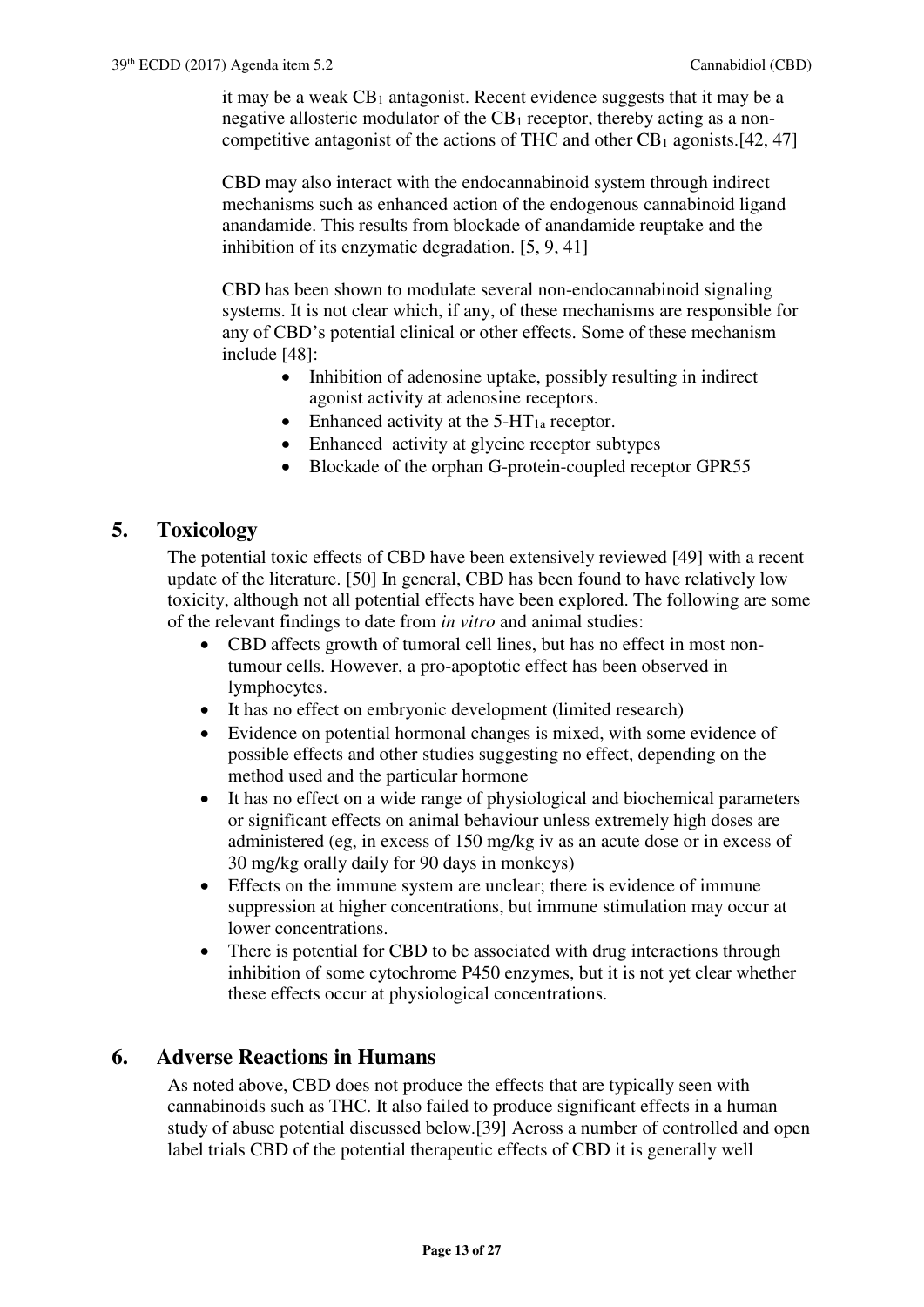tolerated, with a good safety profile. [37, 50] Clinical trials involving use of CBD for treatment of epilepsy will be discussed in Section 9: Therapeutic Applications.

#### **7. Dependence Potential**

#### *A. Animal Studies*

Male mice were injected i.p once a day for 14 days with either CBD (0.1, 1, or 3mg/kg) or delta-9-THC (1, 3, or 10mg/kg). Tolerance to the effects of THC was observed, however no tolerance to CBD at any of the dosages was observed. [51] No studies of the physical dependence potential of CBD in animals were identified.

#### *B. Human Studies*

Controlled, human studies regarding the potential physical dependence effects (e.g. withdrawal and tolerance) of cannabidiol have not been reported

#### **8. Abuse Potential**

#### *A. Animal Studies*

In male Sprague-Dawley rats, administration of low dose (5 mg/kg) CBD did not change the threshold frequency required for intracranial self-stimulation (ICSS). However, high dose (10 mg/kg and 20 mg/kg) CBD resulted in an elevation of the threshold suggestive of diminished reward activity. This effect is opposite to that of drugs of abuse such as cocaine, methamphetamine and opioids which lower the threshold.[52]

Increased dopamine release in cells of the mesolimbic ventral tegmental area – nucleus accumbens pathway is a common effect characteristic of almost all drugs of abuse. While THC has been shown to increase the firing rate of these cells, cannabidiol had no effect. [53]

It appears that CBD given alone has little effect on conditioned place preference (CPP). For example, Long-Evans rats treated with 10 mg/kg CBD showed neither CPP nor CPA.[54] However, rats treated with increasing doses of CBD and THC (1, 3, and 10 mg/kg) exhibited a trend towards CPP not seen in those given THC alone. [55] The authors attributed this to a pharmacokinetic interaction leading to higher THC concentrations rather than a change in receptor action.

CBD appears not to exhibit THC-like discriminative stimulus effects. For example, in rats trained to discriminate THC from vehicle, CBD did not substitute for THC at any dose tested [54]. CBD also failed to substitute for THC in pigeons trained to discriminate THC from vehicle. [56]

#### *B. Human Studies*

While the number of studies is limited, the evidence from well controlled human experimental research indicates that CBD is not associated with abuse potential.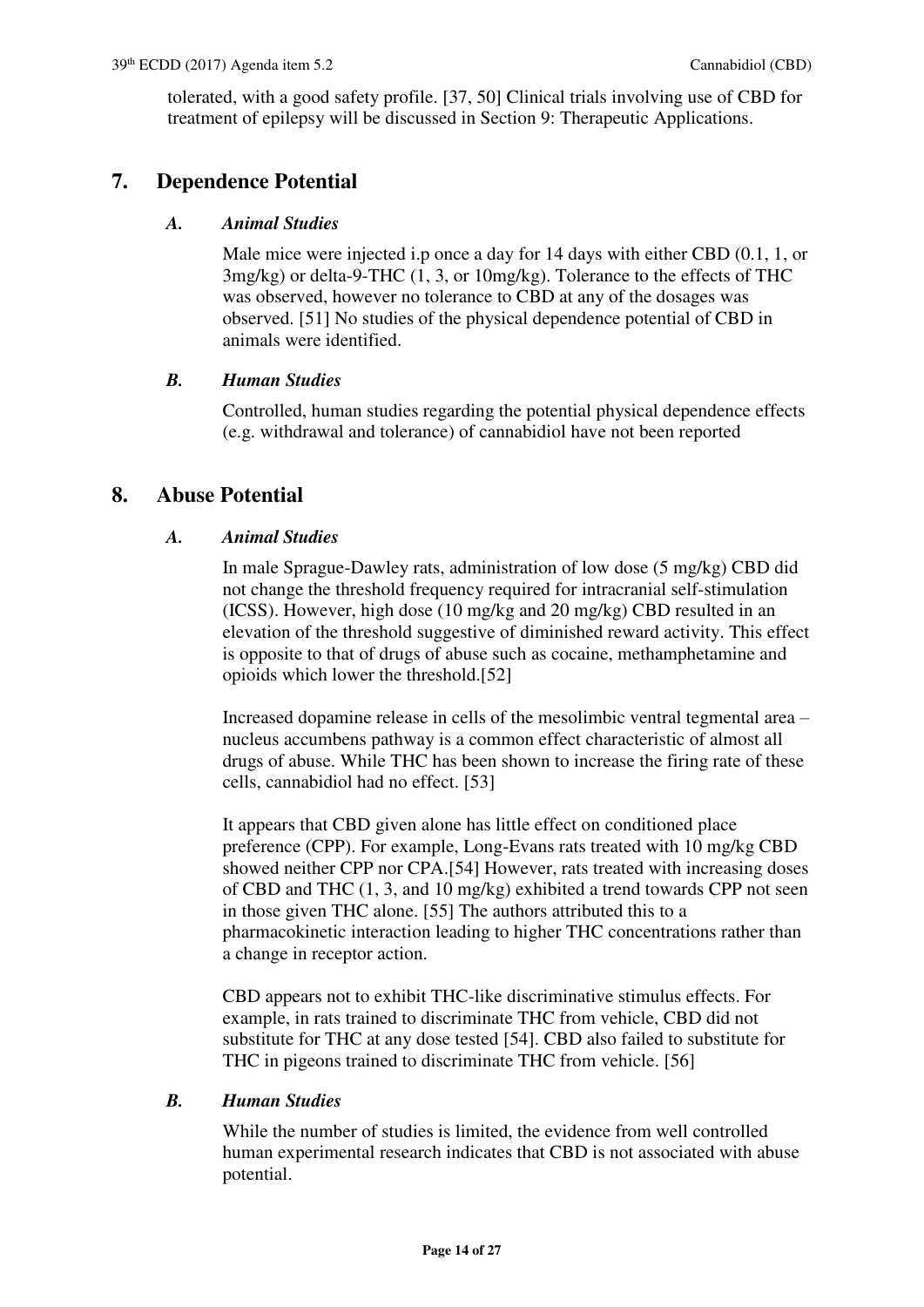Single dose administration of cannabidiol has been evaluated in healthy volunteers using a variety of tests of abuse potential as well as physiological effects in a randomised double blind placebo controlled trial.[39] An orally administered dose of 600mg of CBD did not differ from placebo on the scales of the Addiction Research Centre Inventory, a 16 item Visual Analogue Mood Scale, subjective level of intoxication or psychotic symptoms. In contrast, THC (10mg oral) administration was associated with subjective intoxication and euphoria as well as changes in ARCI scales reflecting sedation and hallucinogenic activity. THC also increased psychotic symptoms and anxiety. While THC increased heart rate, CBD had no physiological effects.

A randomized, double-blind, within-subject laboratory study was undertaken to assess the influence of CBD (0, 200, 400, 800mg, p.o.) pre-treatment on the effects of inactive (0.01% THC) and active (5.30–5.80% THC) smoked cannabis. Healthy cannabis smokers (n=31) completed eight outpatient sessions with CBD administered 90min prior to cannabis administration. Under placebo CBD conditions, active cannabis was self-administered by significantly more participants and produced significant, time-dependent increases in subjective ratings and heart rate relative to inactive cannabis. CBD alone produced no significant psychoactive, cardiovascular or other effects. Cannabis self-administration, subjective effects, and cannabis ratings did not vary as a function of CBD dose relative to placebo capsules. These findings suggest that oral CBD does not reduce the reinforcing, physiological, or positive subjective effects of smoked cannabis.[57]

The authors of the study then undertook a second analysis of this data to examine the abuse liability profile of oral cannabidiol in comparison to oral placebo and active smoked cannabis. The results of this analysis demonstrated that CBD was placebo-like on all measures (including visual analogue scales, psychomotor performance such as the digit symbol substitution task, heart rate and blood pressure) compared to active cannabis, which produced abuserelated subjective effects as well as a range of other effects. [58]

## **9. Therapeutic Applications and Extent of Therapeutic Use and Epidemiology of Medical Use**

Epilepsy

The clinical use of CBD is most advanced in the treatment of epilepsy. In clinical trials, CBD has been demonstrated as an effective treatment for at least some forms of epilepsy, with one pure CBD product (Epidiolex®) currently in Phase III trials.

The use of CBD for this purpose is based on a number of studies in animals dating back to the 1970s. [59] These studies demonstrated the anti-seizure activity of cannabidiol in a number of animal models. Based on this research, cannabidiol has been trialled in patients with epilepsy.

In a very early small-scale double-blind placebo controlled trial, patients received either 200 mg CBD daily (4 patients) or placebo (5 patients) for a 3-month period, in addition to their habitual medication. In the CBD group, two patients had no seizures for the entire 3-month period, one partially improved, and the fourth had no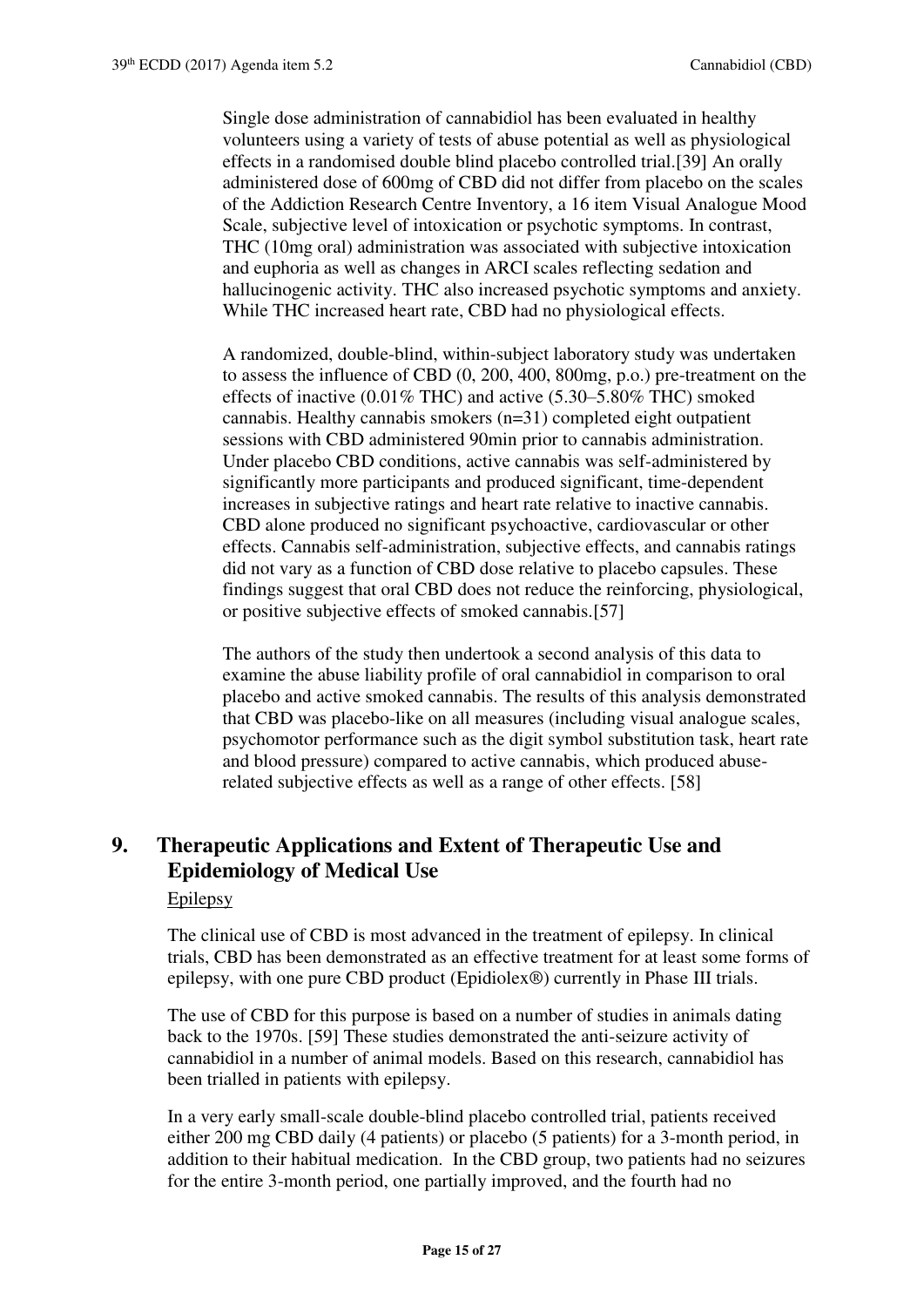improvement. No improvements were observed in the placebo group and no toxic effects were reported for either group. This study has a number of limitations, including the small sample size, unclear design as to blinding, and lack of definition of partial improvement. [60]

In another study, 15 patients with "secondarily generalized epilepsy with temporal focus," were randomly divided into two groups. In a double-blind procedure, each patient received 200-300 mg daily of CBD or placebo for up to four and a half months in combination with their existing prescribed antiepileptic medications (which were no longer effective in the control of their symptoms). CBD was tolerated in all patients, with no signs of toxicity or serious side effects. Of the eight participants in the CBD treatment group, four were reported to be almost free of seizure episodes throughout the trial, whereas three others showed partial clinical improvement. CBD was ineffective in one patient. In comparison, the clinical condition of seven placebo patients remained unchanged with one patient showing improvement.[61]

There have also been some negative reports regarding the effectiveness of CBD. In a trial reported in 1986, a dose of CBD of 200–300 mg/day for a month resulted in no significant differences between the treatment and placebo groups. [62] Similarly, a 6 month double blind study administering CBD 100 mg 3 times each day did not result in any changes in seizure frequency or improvement in cognition or behaviour. [63]

The results of two trials examining the effects of CBD in patients with severe, intractable, childhood-onset, treatment-resistant epilepsy have been reported. The first was an open label study of 214 patients (aged 1–30 years) who were receiving stable doses of antiepileptic drugs before study entry. Patients were given oral cannabidiol, initially at 2–5 mg/kg per day, and then titrated until intolerance or to a maximum dose of 25 mg/kg or 50 mg/kg per day, dependent on study site. The primary measure was the percentage change in the frequency of seizures. In the CBD group, the median monthly frequency of motor seizures reduced from 30·0 at baseline to 15·8 over the 12 week treatment period. The trial was also designed to assess safety, but the absence of a control group means that the results cannot be used to assess the likelihood of CBD producing particular effects. Adverse events reported in more than 10% of patients were somnolence, decreased appetite, diarrhoea, fatigue, and convulsion. Five (3%) patients discontinued treatment because of an adverse event. Serious adverse events were reported in 48 (30%) patients, of which 20 (12%) experienced severe adverse events possibly related to cannabidiol use, the most common of which was status epilepticus (n=9 [6%]). [64]

The same research group recently reported the results of a controlled trial of CBD treatment for Dravet syndrome, a complex childhood epilepsy disorder that is associated with drug-resistant seizures and a high mortality rate. In a double-blind, placebo-controlled trial, 120 children and young adults with Dravet syndrome were randomly assigned to receive either cannabidiol oral solution (20 mg per kilogram per day) or placebo, in addition to standard antiepileptic treatment (a median of 3.0 drugs). The authors reported that cannabidiol decreased the median frequency of convulsive seizures per month from 12.4 to 5.9, as compared with a decrease from 14.9 to 14.1 with placebo. A small percentage (5%) of patients in the CBD group became seizure free as compared to zero in the placebo group. Adverse events that occurred more frequently in the cannabidiol group than in the placebo group included diarrhoea (31% vs 10%), loss of appetite (28% vs 5%) and somnolence (36% vs 10%). Other adverse effects noticed were vomiting, fatigue, pyrexia and abnormal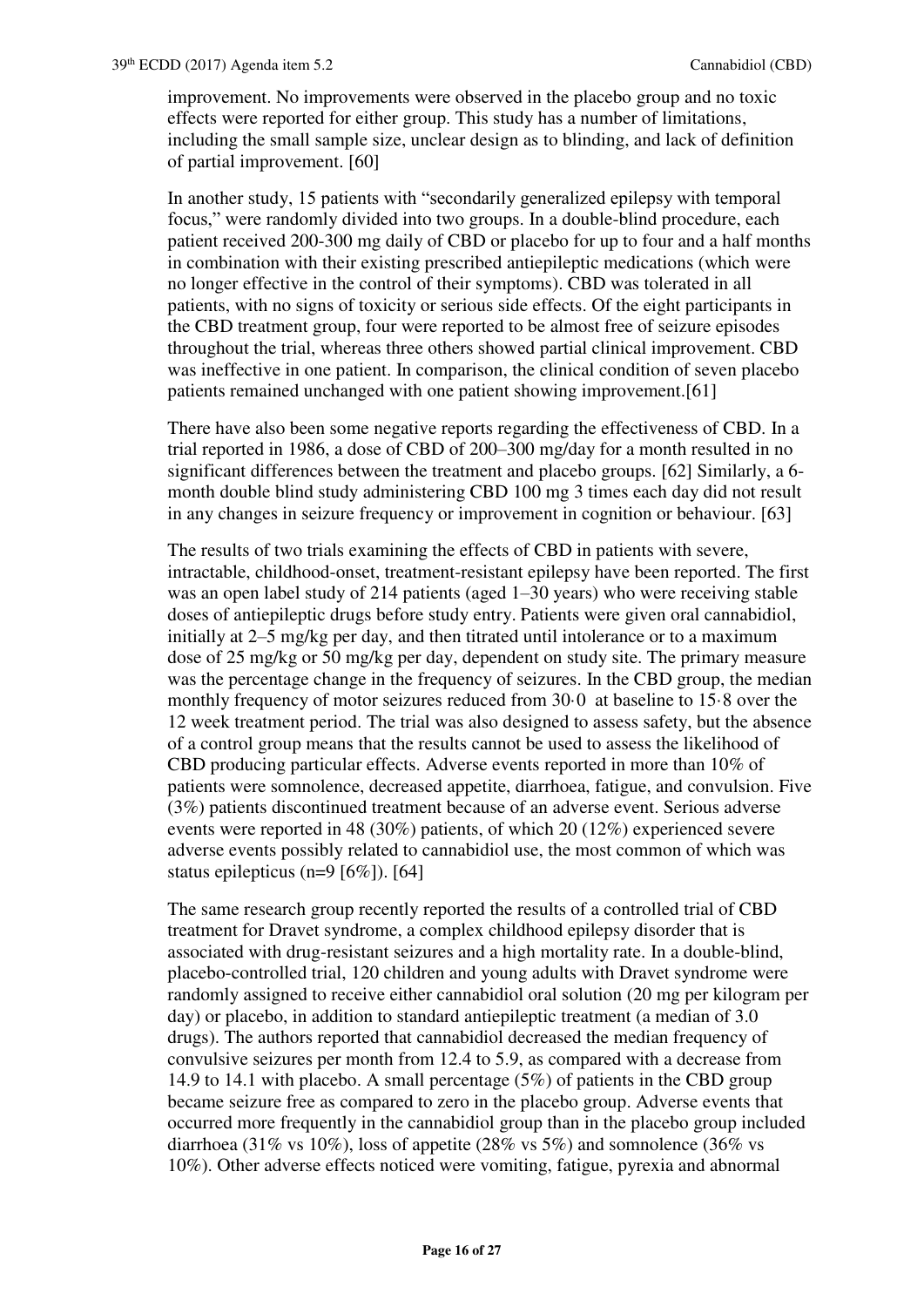results on liver-function tests. Adverse effects led to the withdrawal of eight patients in the cannabidiol group compared with one in the placebo group.[65]

It has been suggested that some of the adverse effects of cannabidiol observed in the clinical studies may relate to interactions with other antiepileptic drugs. For example, a recent study evaluated thirteen subjects with refractory epilepsy concomitantly taking clobazam and CBD. Nine of 13 subjects had a >50% decrease in seizures, corresponding to a responder rate of 70%. Side effects were reported in 10 (77%) of the 13 subjects, but were alleviated with clobazam dose reduction. All subjects tolerated CBD well. [66]

It has been suggested that cannabidiol (as Epidiolex) is likely to be submitted for regulatory approval by GW Pharmaceuticals for epilepsy treatment in 2017 following the successful outcomes reported in treatment of Dravet syndrome.

#### Other indications

There is also evidence that CBD may be a useful treatment for a number of other medical conditions. However, this research is considerably less advanced than for treatment of epilepsy. For most indications, there is only pre-clinical evidence, while for some there is a combination of pre-clinical and limited clinical evidence. The range of conditions for which CBD has been assessed is diverse, consistent with its neuroprotective, antiepileptic, hypoxia-ischemia, anxiolytic, antipsychotic, analgesic, anti-inflammatory, anti-asthmatic, and antitumor properties.[37, 50, 67] The evidence for CBD's various therapeutic applications was recently reviewed by Pisanti et al (2017), refer to Table 1.

Another possible therapeutic application which has been investigated is the use of CBD to treat drug addiction. A recent systematic review concluded that there were a limited number of preclinical studies which suggest that CBD may have therapeutic properties on opioid, cocaine, and psychostimulant addiction, and some preliminary data suggest that it may be beneficial in cannabis and tobacco addiction in humans. However, considerably more research is required to evaluate CBD as a potential treatment. [68]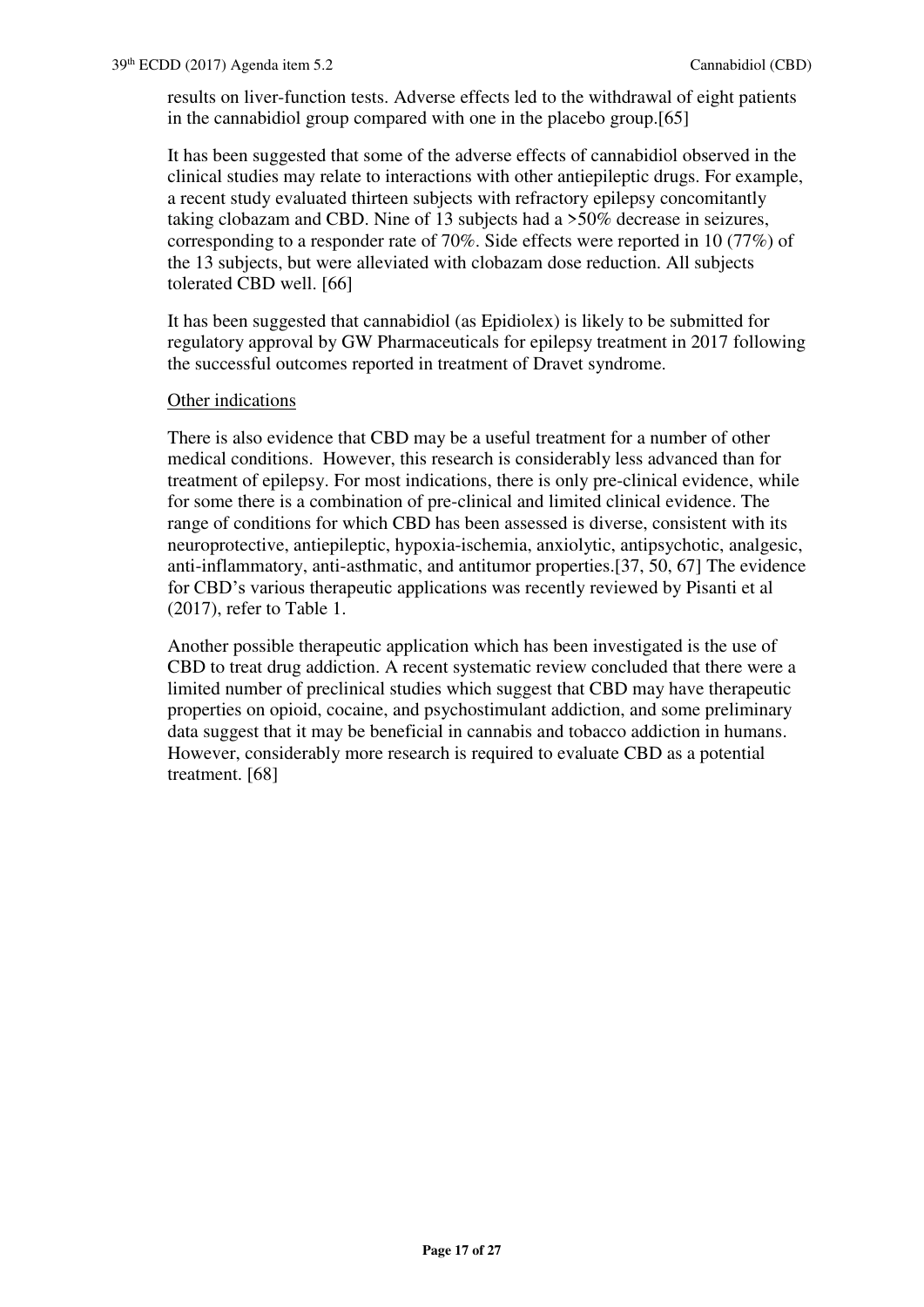## **Table 1. Overview of diseases for which CBD may have therapeutic benefits taken from Pisanti et al (2017) [69]**

| <b>Disease</b>             | <b>Effects</b>                                                                    |
|----------------------------|-----------------------------------------------------------------------------------|
| <b>Alzheimer's disease</b> | Antinflammatory, antioxidant, antiapoptotic in in vitro and in vivo models        |
|                            | of Aβ-evoked neuroinflammatory and neurodegenerative responses.                   |
| <b>Parkinson's disease</b> | Attenuation of the dopaminergic impairment in vivo; neuroprotection;              |
|                            | improvement of psychiatric rating and reduction of agitation, nightmare           |
|                            | and aggressive behaviour in patients.                                             |
| <b>Multiple sclerosis</b>  | Improved signs of EAE in mice, antinflammatory and immunomodulatory               |
|                            | properties.                                                                       |
| Huntington's               | Neuroprotective and antioxidant in mice transgenic models; no significant         |
| disease                    | clinically important differences in patients.                                     |
| Hypoxia-ischemia           | Short term neuroprotective effects; inhibition of excitotoxicity, oxidative       |
| injury                     | stress and inflammation in vitro and in rodent models.                            |
| Pain                       | Analgesic effect in patients with neuropathic pain resistant to other             |
|                            | treatments.                                                                       |
| <b>Psychosis</b>           | Attenuation of the behavioural and glial changes in animal models of              |
|                            | schizophrenia; anti-psychotic properties on ketamine-induced symptoms             |
| <b>Anxiety</b>             | Reduction of muscular tension, restlessness, fatigue, problems in                 |
|                            | concentration, improvement of social interactions in rodent models of             |
|                            | anxiety and stress; reduced social anxiety in patients.                           |
| <b>Depression</b>          | Anti-depressant effect in genetic rodent model of depression.                     |
| <b>Cancer</b>              | Antiproliferative and anti-invasive actions in a large range of cancer types;     |
|                            | induction of autophagy-mediated cancer cell death; chemopreventive                |
|                            | effects.                                                                          |
| <b>Nausea</b>              | Suppression of nausea and conditioned gaping in rats                              |
| <b>Inflammatory</b>        | Antinflammatory properties in several in vitro and in vivo models;                |
| diseases                   | inhibition of inflammatory cytokines and pathways.                                |
| <b>Rheumatoid</b>          | Inhibition of TNF- $\alpha$ in an animal model                                    |
| arthritis                  |                                                                                   |
| <b>Infection</b>           | Activity against methicillin-resistant Staphylococcus aureus                      |
| <b>Inflammatory</b>        | Inhibition of macrophage recruitment and TNF- $\alpha$ secretion in vivo and $ex$ |
| bowel and Crohn's          | vivo; reduction in disease activity index in Crohn's patients.                    |
| diseases                   |                                                                                   |
| Cardiovascular             | Reduced infarct size through anti-oxidant and anti-inflammatory                   |
| diseases                   | properties in vitro and in vivo.                                                  |
| <b>Diabetic</b>            | Attenuation of fibrosis and myocardial dysfunction                                |
| complications              |                                                                                   |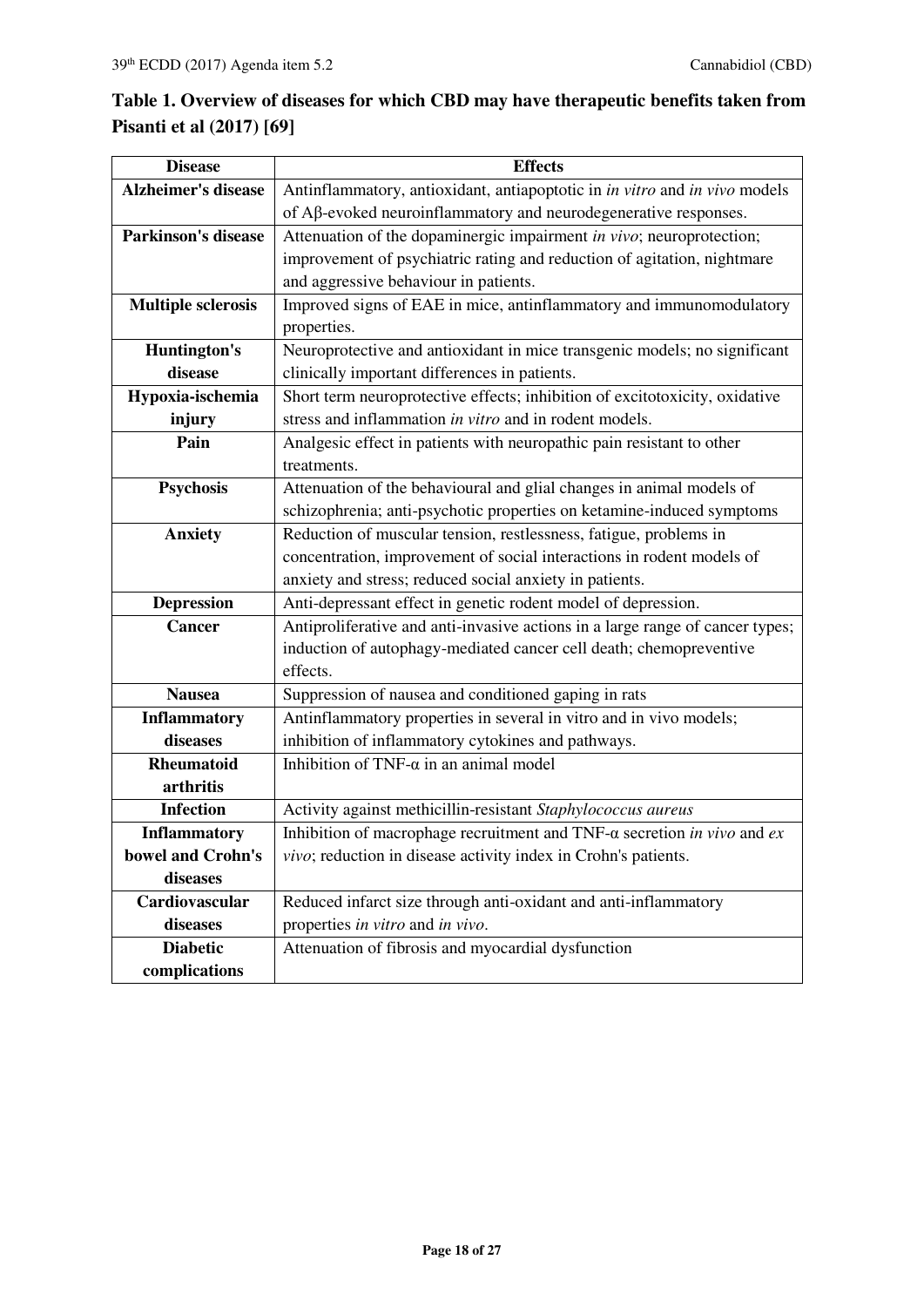#### **10. Listing on the WHO Model List of Essential Medicines**

Cannabidiol is not listed on the WHO Model List of Essential Medicines (20th List) or the WHO Model List of Essential Medicines for Children  $(6<sup>th</sup> List)$ .[70]

### **11. Marketing Authorizations (as a Medicinal Product)**

CBD is present in nabiximols (Sativex®) which is marketed by GW Pharmaceuticals in a number of countries. [71] As nabiximols also contains an equal amount of THC, it will be covered in a separate ECDD review.

There are no currently authorized pure CBD products. However, there are several in development including Epidiolex® and Arvisol®.

Epidiolex® is a liquid formulation of pure plant-derived CBD. It is produced by GW Pharmaceuticals and has shown positive results in phase 3 trials for Dravet and Lennox-Gastaut syndromes which are both treatment resistant seizure disorders. The published results related to this therapeutic application are covered in Section 9: Therapeutic Applications. [72], [73]

Arvisol® is an oral tablet containing pure CBD. It has been developed by Echo Pharmaceuticals in the Netherlands and is intended to be registered in the treatment of disorders such as schizophrenia and epilepsy. Arvisol® is still undergoing Phase I clinical trials and is not yet available as a medicinal product. [74]

In 2015, the US Food and Drug Administration (FDA) granted GW Pharmaceuticals Fast Track designation for intravenous CBD to treat Neonatal Hypoxic-Ischemic Encephalopathy (NHIE).[75] The European Commission also granted orphan designation (EU/3/15/1520) for cannabidiol to be used in the treatment of perinatal asphyxia.[76] NHIE and Perinatal Asphyxia are forms of acute or sub-acute brain injury due to asphyxia caused during the birth process and resulting from deprivation of oxygen during birth (hypoxia). Currently there are no other treatments available for these conditions, but there is evidence of the effectiveness of cannabidiol in animal models. [77]

#### **12. Industrial Use**

Pure CBD has no legitimate industrial uses.

## **13. Non-Medical Use, Abuse and Dependence**

At present, there are no case reports of abuse or dependence relating to the use of pure CBD. There are also no published statistics on non-medical use of pure CBD.

There is unsanctioned medical use of CBD based products. These are produced from high CBD content plants and distributed in a variety of forms, including oils and capsules. These products are sold online as unapproved treatments for a variety of disorders including epilepsy, cancer, AIDS/HIV, anxiety, arthritis, pain, and posttraumatic stress disorder (PTSD). Additionally, CBD is being used in skin and beauty products such as shampoos and skin creams.[78, 79] Also see Annex 1: Report on WHO questionnaire for review of psychoactive substances.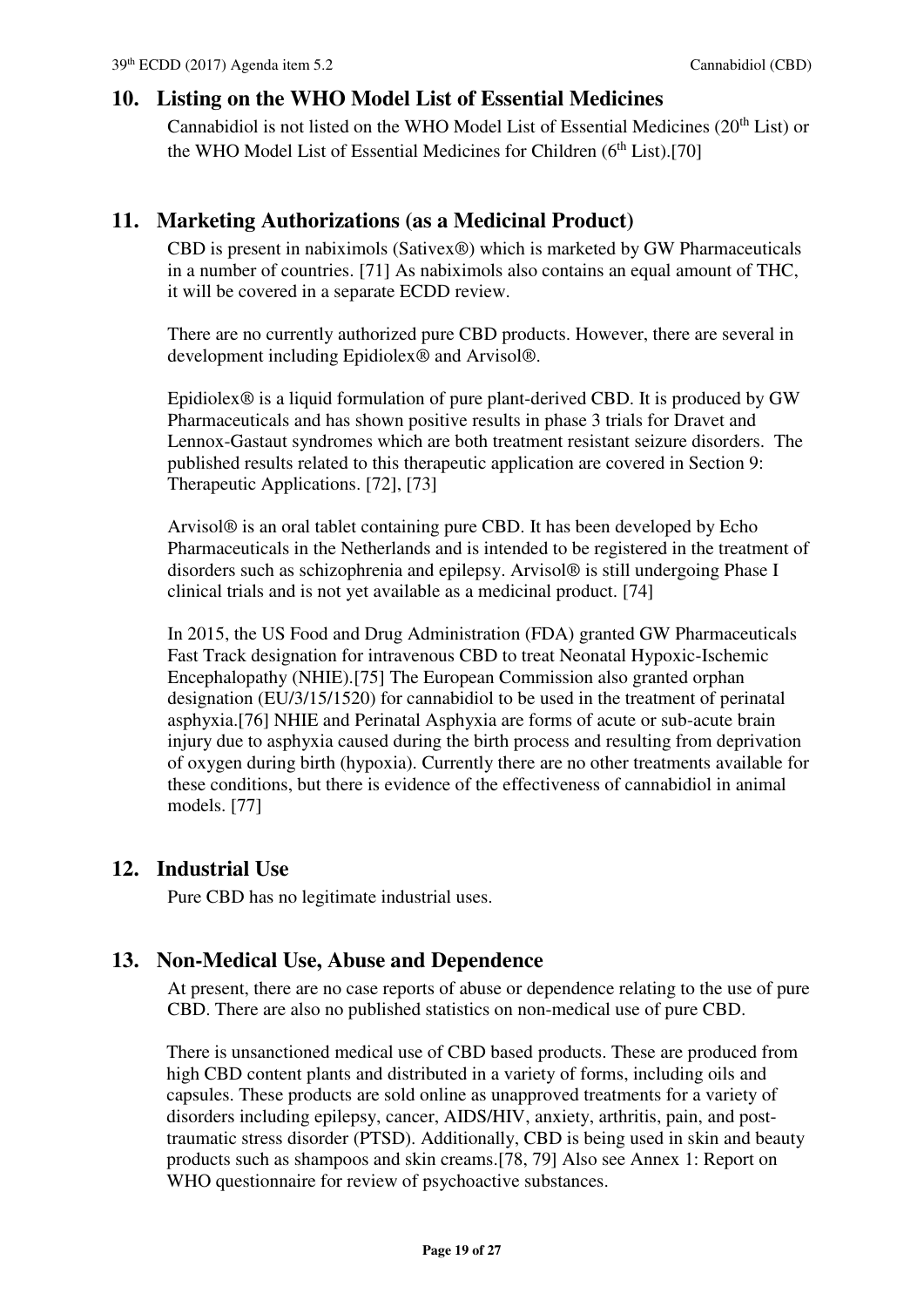## **14. Nature and Magnitude of Public Health Problems Related to Misuse, Abuse and Dependence**

At present no public health problems (e.g. driving under the influence of drugs cases, comorbidities) have been associated with the use of pure CBD.

Also refer to Annex 1: Report on WHO questionnaire for review of psychoactive substances.

#### **15. Licit Production, Consumption and International Trade**

Licit production of CBD for medical purposes is described in Section 11. Also refer to Annex 1: Report on WHO questionnaire for review of psychoactive substances.

#### **16. Illicit Manufacture and Traffic and Related Information**

There are no published statistics (e.g. country data on seizures of illicit CBD) currently available. Refer to Annex 1: Report on WHO questionnaire for review of psychoactive substances.

#### **17. Current International Controls and Their Impact**

Cannabidiol is not listed in the schedules of the 1961, 1971 or 1988 United Nations International Drug Control Conventions.[80]

However, cannabidiol is being produced for pharmaceutical purposes as an extract of cannabis by GW Pharmaceuticals. Cannabidiol that is produced as an extract of cannabis is currently included in Schedule I of the 1961 Convention.

#### **18. Current and Past National Controls**

United Kingdom: A statement was issued by the [Medicines and Healthcare products](https://www.gov.uk/government/organisations/medicines-and-healthcare-products-regulatory-agency)  [Regulatory Agency](https://www.gov.uk/government/organisations/medicines-and-healthcare-products-regulatory-agency) (MHRA) in 2016 that products containing CBD used for medical purposes are considered as a medicine subject to standard licensing requirements. [81]

United States: CBD is one of many cannabinoids present in cannabis, and as such is in schedule I of the Controlled Substances Act. However in December 2015, the FDA eased the regulatory requirements to allow researchers to conduct CBD trials. The Drug Enforcement Agency (DEA) stated that these modifications are intended to streamline the research process regarding CBD's possible medicinal value and help foster ongoing scientific studies. [82]

Canada: CBD is specifically listed in 'Cannabis, its preparations and derivatives' as a controlled substance listed in Schedule II Controlled Drugs and Substances Act. However, in 2016 Canada's Access to Cannabis for Medical Purposes Regulations came into effect. These regulations improve access to cannabis used for medicinal purposes, including CBD. [83]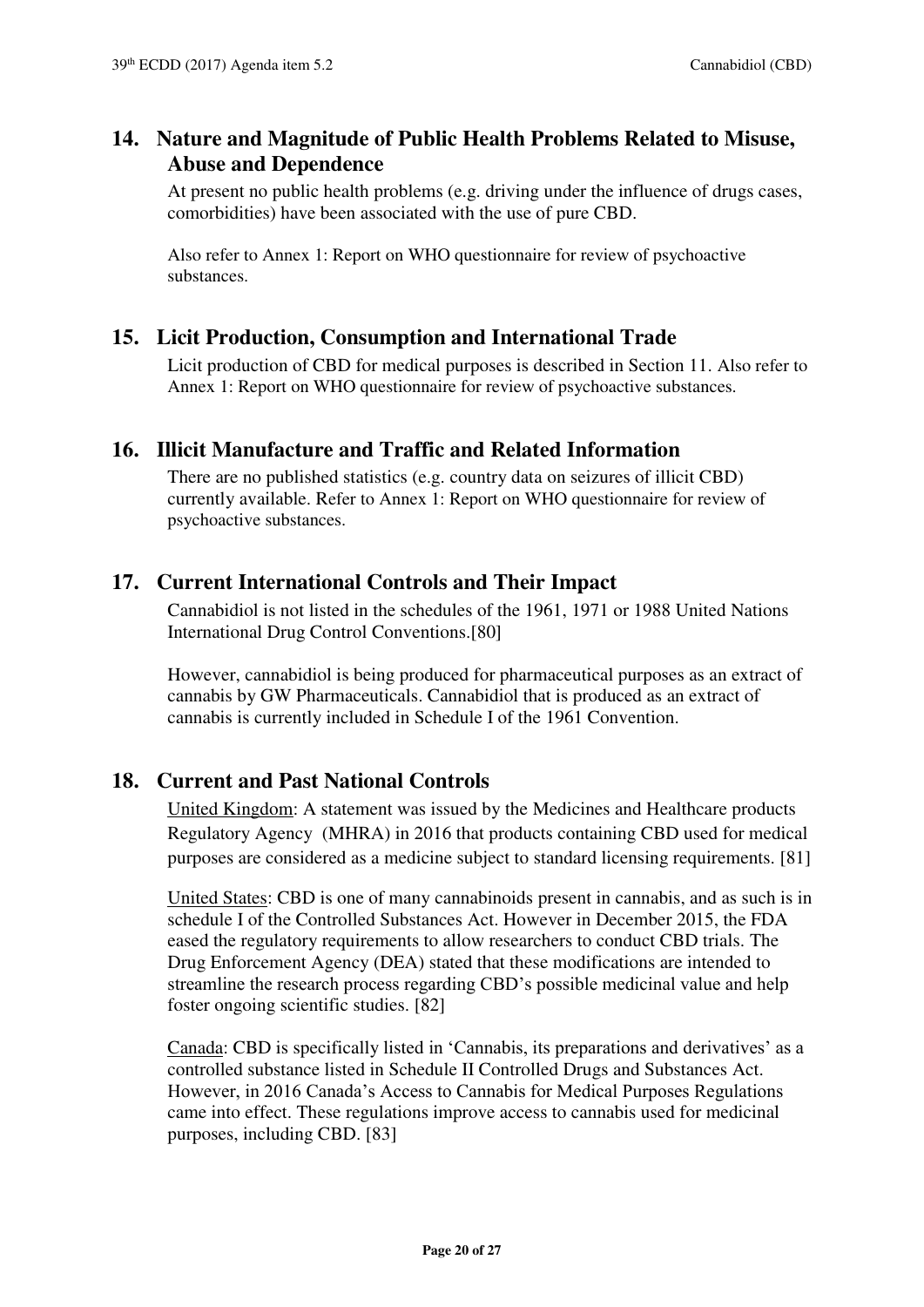Australia: In 2015, CBD in preparations for therapeutic use containing 2 per cent or less of other cannabinoids found in cannabis was placed in Schedule 4 as a 'Prescription Only Medicine OR Prescription Animal Remedy'. Previous to this it was captured in Schedule 9 as a prohibited substance.<sup>[84]</sup>

New Zealand CBD is a controlled drug, however many of the restrictions currently imposed by the regulations will be removed by the end of 2017. The changes will mean that CBD products, where the level of other naturally occurring cannabinoids is less than 2% of the cannabinoid content, will be easier to access for medical use. [85]

Switzerland: CBD is not subject to the Narcotics Act because it does not produce a psychoactive effect. It is still subject to standard Swiss legislation. [86]

Also refer to Annex 1: Report on WHO questionnaire for review of psychoactive substances.

# **19. Other Medical and Scientific Matters Relevant for a Recommendation on the Scheduling of the Substance**

None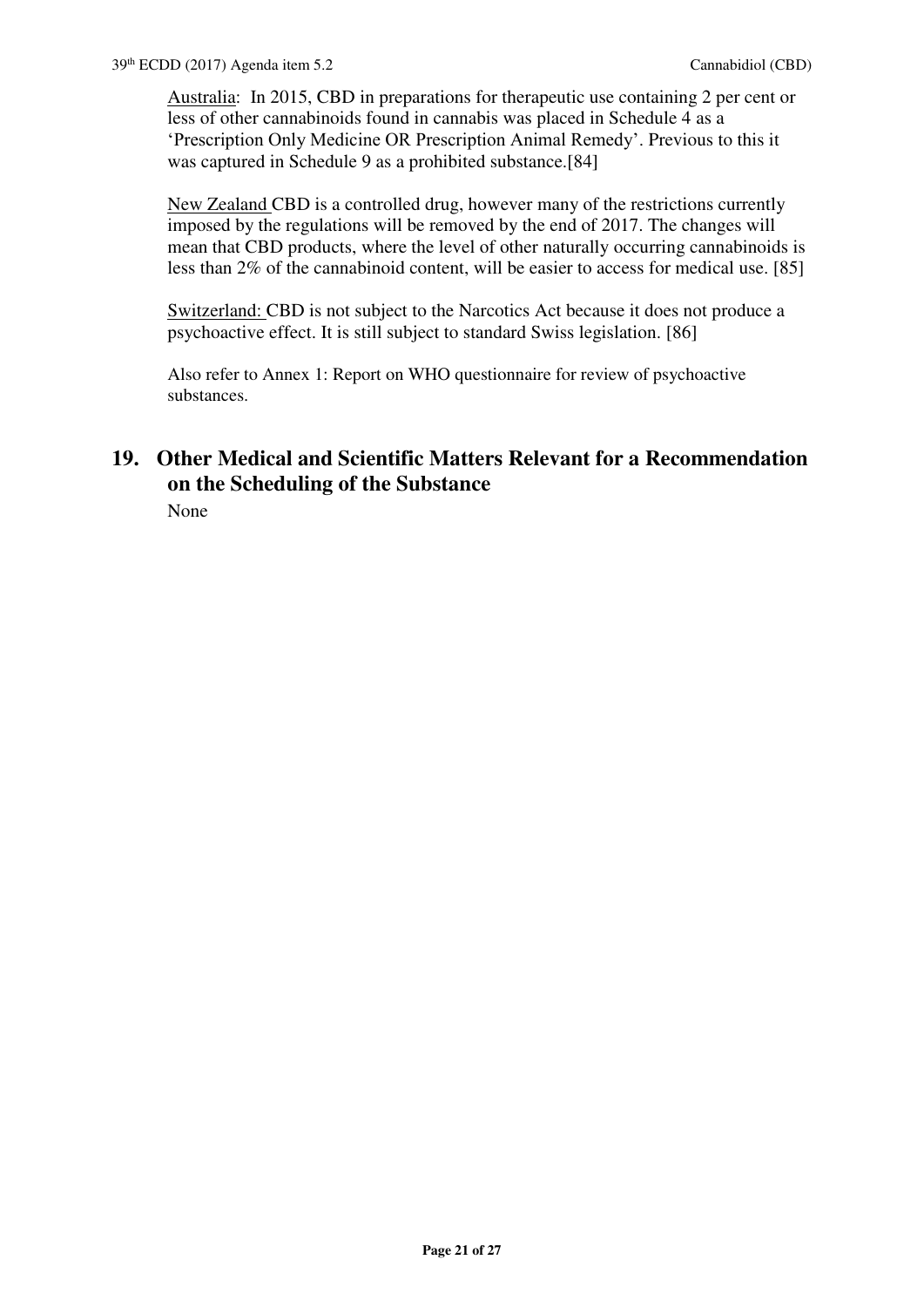## **References**

- 1. NCBI. PubChem Compound Database; CID=26346 August 1 2017]; Available from: <https://pubchem.ncbi.nlm.nih.gov/compound/26346>
- 2. Cayman Chemical. *Cannabidiol (DEA Schedule I Regulated Compound)*. Safety Data Sheet 2015; Available from: [https://www.caymanchem.com/msdss/90080m.pdf.](https://www.caymanchem.com/msdss/90080m.pdf)
- 3. *WHO Expert Committee on Drug Dependence : thirty-eighth report. Geneva: World Health Organization; 2017 (WHO technical report series ; no. 1005). Licence: CC BY-NC-SA 3.0 IGO.*
- 4. Shah, V.J., *Synthesis of cannabidiol stereoisomers and analogs as potential anticonvulsant agents*. The University of Arizona.
- 5. Bisogno, T., et al., *Molecular targets for cannabidiol and its synthetic analogues: effect on vanilloid VR1 receptors and on the cellular uptake and enzymatic hydrolysis of anandamide.* British Journal of Pharmacology, 2001. **134**(4): p. 845-852.
- 6. Leite, J., et al., *Anticonvulsant Effects of the (–) and (+)Isomers of Cannabidiol and Their Dimethylheptyl Homologs*. Vol. 24. 1982. 141-6.
- 7. Petrzilka, T., W. Haefliger, and C. Sikemeier, *Synthese von Haschisch-Inhaltsstoffen. 4. Mitteilung.* Helvetica Chimica Acta, 1969. **52**(4): p. 1102-1134.
- 8. Baek, S.-H., M. Srebnik, and R. Mechoulam, *Boron triflouride etherate on alimina a modified Lewis acid reagent. An improved synthesis of cannabidiol*. Vol. 26. 1985. 1083–1086.
- 9. Mechoulam, R. and L. Hanus, *Cannabidiol: an overview of some chemical and pharmacological aspects. Part I: chemical aspects.* Chem Phys Lipids, 2002. **121**(1- 2): p. 35-43.
- 10. Marks, M.D., et al., *Identification of candidate genes affecting Δ(9) tetrahydrocannabinol biosynthesis in Cannabis sativa.* Journal of Experimental Botany, 2009. **60**(13): p. 3715-3726.
- 11. Taura, F., et al., *Cannabidiolic-acid synthase, the chemotype-determining enzyme in the fiber-type Cannabis sativa.* FEBS Letters, 2007. **581**(16): p. 2929-2934.
- 12. Russo, E.B., *Cannabidiol Claims and Misconceptions.* Trends in pharmacological sciences, 2017. **38**(3): p. 198-201.
- 13. Sikora, V., et al., *Influence of agroclimatic conditions on content of main cannabinoids in industrial hemp (Cannabis sativa L.)*. Vol. 43. 2011.
- 14. ; Available from: [https://www.tocris.com/products/minus-cannabidiol\\_1570#product](https://www.tocris.com/products/minus-cannabidiol_1570#product-details)[details.](https://www.tocris.com/products/minus-cannabidiol_1570#product-details)
- 15. Aman, T., A. Rashid, and I. Khokhar, *Spectrophotometric Determination of Cannabidiol.* Analytical Letters, 1993. **26**(10): p. 2113-2125.
- 16. Schwope, D.M., K.B. Scheidweiler, and M.A. Huestis, *Direct quantification of cannabinoids and cannabinoid glucuronides in whole blood by liquid chromatography–tandem mass spectrometry.* Analytical and Bioanalytical Chemistry, 2011. **401**(4): p. 1273.
- 17. Sorensen, L.K. and J.B. Hasselstrom, *Sensitive Determination of Cannabinoids in Whole Blood by LC-MS-MS After Rapid Removal of Phospholipids by Filtration.* J Anal Toxicol, 2017. **41**(5): p. 382-391.
- 18. Salomone, A., et al., *Simultaneous analysis of several synthetic cannabinoids, THC, CBD and CBN, in hair by ultra-high performance liquid chromatography tandem mass spectrometry. Method validation and application to real samples.* J Mass Spectrom, 2012. **47**(5): p. 604-10.
- 19. Wei, B., L. Wang, and B.C. Blount, *Analysis of Cannabinoids and Their Metabolites in Human Urine.* Anal Chem, 2015. **87**(20): p. 10183-7.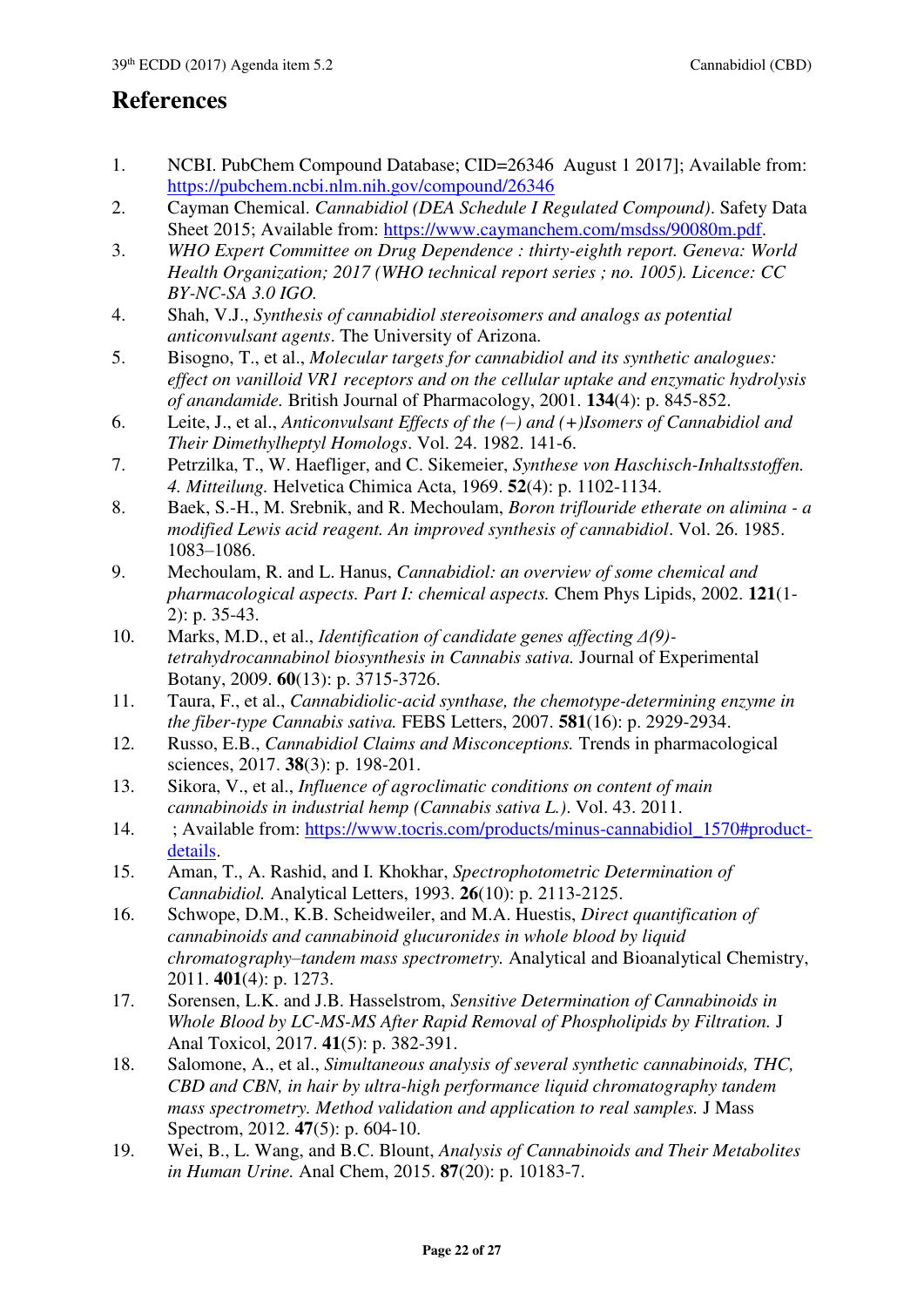- 20. Aizpurua-Olaizola, O., et al., *Simultaneous quantification of major cannabinoids and metabolites in human urine and plasma by HPLC-MS/MS and enzyme-alkaline hydrolysis.* Drug Test Anal, 2017. **9**(4): p. 626-633.
- 21. Cirimele, V., et al., *Testing human hair for Cannabis. III. rapid screening procedure for the simultaneous identification of delta 9-tetrahydrocannabinol, cannabinol, and cannabidiol.* J Anal Toxicol, 1996. **20**(1): p. 13-6.
- 22. Kim, J.Y., et al., *Simultaneous determination of cannabidiol, cannabinol, and delta9 tetrahydrocannabinol in human hair by gas chromatography-mass spectrometry.* Arch Pharm Res, 2005. **28**(9): p. 1086-91.
- 23. Moore, C., S. Rana, and C. Coulter, *Simultaneous identification of 2-carboxytetrahydrocannabinol, tetrahydrocannabinol, cannabinol and cannabidiol in oral fluid.* J Chromatogr B Analyt Technol Biomed Life Sci, 2007. **852**(1-2): p. 459-64.
- 24. Andrenyak, D.M., et al., *Determination of -9-Tetrahydrocannabinol (THC), 11 hydroxy-THC, 11-nor-9-carboxy-THC and Cannabidiol in Human Plasma using Gas Chromatography-Tandem Mass Spectrometry.* J Anal Toxicol, 2017. **41**(4): p. 277- 288.
- 25. Milman, G., et al., *Cannabinoids and Metabolites in Expectorated Oral Fluid Following Controlled Smoked Cannabis.* Clinica Chimica Acta; International Journal of Clinical Chemistry, 2012. **413**(7-8): p. 765-770.
- 26. Karschner, E.L., et al., *Validation of a Two-Dimensional Gas Chromatography Mass Spectrometry Method for the Simultaneous Quantification of Cannabidiol, Δ(9)- Tetrahydrocannabinol (THC), 11-Hydroxy-THC and 11-nor-9-Carboxy-THC in Plasma.* Analytical and bioanalytical chemistry, 2010. **397**(2): p. 603-611.
- 27. Andrews, R. and S. Paterson, *A validated method for the analysis of cannabinoids in post-mortem blood using liquid-liquid extraction and two-dimensional gas chromatography-mass spectrometry.* Forensic Sci Int, 2012. **222**(1-3): p. 111-7.
- 28. Gaoni, Y. and R. Mechoulam, *Hashish-VII. The isomerization of cannabidiol to tetrahydrocannabinols*. Vol. 22. 1966. 1481–1488.
- 29. Webster, G.R., L. Sarna, and R. Mechoulam, *Conversion of cbd to delta8-thc and delta9-thc*. 2004, Google Patents.
- 30. Merrick, J., et al., *Identification of psychoactive degradants of cannabidiol in simulated gastric and physiological fluid.* Cannabis and Cannabinoid Research, 2016. **1**(1): p. 102-112.
- 31. Watanabe, K., et al., *Conversion of cannabidiol to Δ9-tetrahydrocannabinol and related cannabinoids in artificial gastric juice, and their pharmacological effects in mice.* Forensic Toxicology, 2007. **25**(1): p. 16-21.
- 32. Nahler, G., et al., *A Conversion of Oral Cannabidiol to Delta9-Tetrahydrocannabinol Seems Not to Occur in Humans.* Cannabis and Cannabinoid Research, 2017. **2**(1): p. 81-86.
- 33. Consroe, P., et al., *Controlled clinical trial of cannabidiol in Huntington's disease.* Pharmacology Biochemistry and Behavior, 1991. **40**(3): p. 701-708.
- 34. Grotenhermen, F., E. Russo, and A.W. Zuardi, *Even High Doses of Oral Cannabidol Do Not Cause THC-Like Effects in Humans: Comment on Merrick et al. Cannabis and Cannabinoid Research 2016;1(1):102–112; DOI: 10.1089/can.2015.0004.* Cannabis and Cannabinoid Research, 2017. **2**(1): p. 1-4.
- 35. Consroe, P., et al., *Interaction of cannabidiol and alcohol in humans.* Psychopharmacology, 1979. **66**(1): p. 45-50.
- 36. Bonn-Miller, M.O., S.L. Banks, and T. Sebree, *Conversion of Cannabidiol Following Oral Administration: Authors' Response to Grotenhermen et al. DOI: 10.1089/can. 2016.0036.* Cannabis and Cannabinoid Research, 2017. **2**(1): p. 5-7.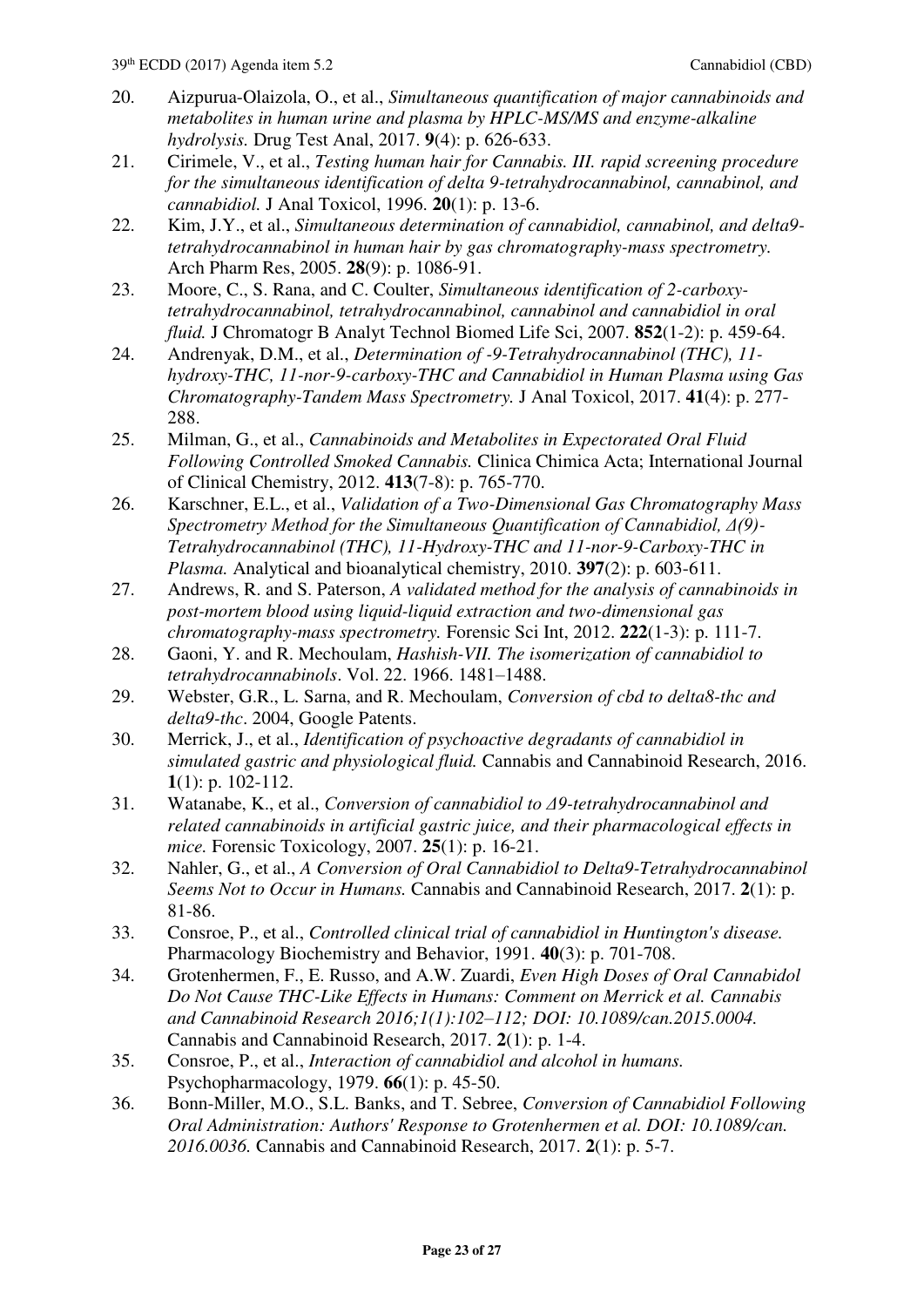- 37. Fasinu, P.S., et al., *Current Status and Prospects for Cannabidiol Preparations as New Therapeutic Agents.* Pharmacotherapy, 2016. **36**(7): p. 781-96.
- 38. Hawksworth, G. and K. McArdle, *Metabolism and pharmacokinetics of cannabinoids.* The Medicinal Uses of Cannabis and Cannabinoids. Pharmaceutical Press, London, 2004: p. 205-228.
- 39. Martin-Santos, R., et al., *Acute effects of a single, oral dose of d9 tetrahydrocannabinol (THC) and cannabidiol (CBD) administration in healthy volunteers.* Curr Pharm Des, 2012. **18**(32): p. 4966-79.
- 40. Ohlsson, A., et al., *Single-dose kinetics of deuterium-labelled cannabidiol in man after smoking and intravenous administration.* Biological Mass Spectrometry, 1986. **13**(2): p. 77-83.
- 41. Jiang, R., et al., *Identification of cytochrome P450 enzymes responsible for metabolism of cannabidiol by human liver microsomes.* Life Sci, 2011. **89**(5-6): p. 165-70.
- 42. McPartland, J.M., et al., *Are cannabidiol and Δ9-tetrahydrocannabivarin negative modulators of the endocannabinoid system? A systematic review.* British Journal of Pharmacology, 2015. **172**(3): p. 737-753.
- 43. Pertwee, R., *The diverse CB1 and CB2 receptor pharmacology of three plant cannabinoids:* Δ*9*‐*tetrahydrocannabinol, cannabidiol and* Δ*9*‐ *tetrahydrocannabivarin.* British journal of pharmacology, 2008. **153**(2): p. 199-215.
- 44. Long, L.E., et al., *A behavioural comparison of acute and chronic Δ9 tetrahydrocannabinol and cannabidiol in C57BL/6JArc mice.* International Journal of Neuropsychopharmacology, 2010. **13**(7): p. 861-876.
- 45. Batalla, A., et al., *Neuroimaging studies of acute effects of THC and CBD in humans and animals: a systematic review.* Current pharmaceutical design, 2014. **20**(13): p. 2168-2185.
- 46. Sultan, S.R., et al., *A systematic review and meta-analysis of the haemodynamic effects of Cannabidiol.* Frontiers in pharmacology, 2017. **8**.
- 47. Laprairie, R., et al., *Cannabidiol is a negative allosteric modulator of the cannabinoid CB1 receptor.* British journal of pharmacology, 2015. **172**(20): p. 4790-4805.
- 48. Bih, C.I., et al., *Molecular targets of cannabidiol in neurological disorders.* Neurotherapeutics, 2015. **12**(4): p. 699-730.
- 49. Machado Bergamaschi, M., et al., *Safety and side effects of cannabidiol, a Cannabis sativa constituent.* Current drug safety, 2011. **6**(4): p. 237-249.
- 50. Iffland, K. and F. Grotenhermen, *An Update on Safety and Side Effects of Cannabidiol: A Review of Clinical Data and Relevant Animal Studies.* Cannabis and Cannabinoid Research, 2017. **2**(1): p. 139-154.
- 51. Hayakawa, K., et al., *Repeated treatment with cannabidiol but not Δ9 tetrahydrocannabinol has a neuroprotective effect without the development of tolerance.* Neuropharmacology, 2007. **52**(4): p. 1079-1087.
- 52. Katsidoni, V., I. Anagnostou, and G. Panagis, *Cannabidiol inhibits the rewardfacilitating effect of morphine: Involvement of 5-HT1A receptors in the dorsal raphe nucleus.* Addiction Biology, 2013. **18**(2): p. 286-296.
- 53. French, E.D., K. Dillon, and X. Wu, *Cannabinoids excite dopamine neurons in the ventral tegmentum and substantia nigra.* Neuroreport, 1997. **8**(3): p. 649-652.
- 54. Vann, R.E., et al., *Divergent effects of cannabidiol on the discriminative stimulus and place conditioning effects of Δ9-tetrahydrocannabinol.* Drug and Alcohol Dependence, 2008. **94**(1-3): p. 191-198.
- 55. Klein, C., et al., *Cannabidiol potentiates Δ 9-tetrahydrocannabinol (THC) behavioural effects and alters THC pharmacokinetics during acute and chronic treatment in adolescent rats.* Psychopharmacology, 2011. **218**(2): p. 443-457.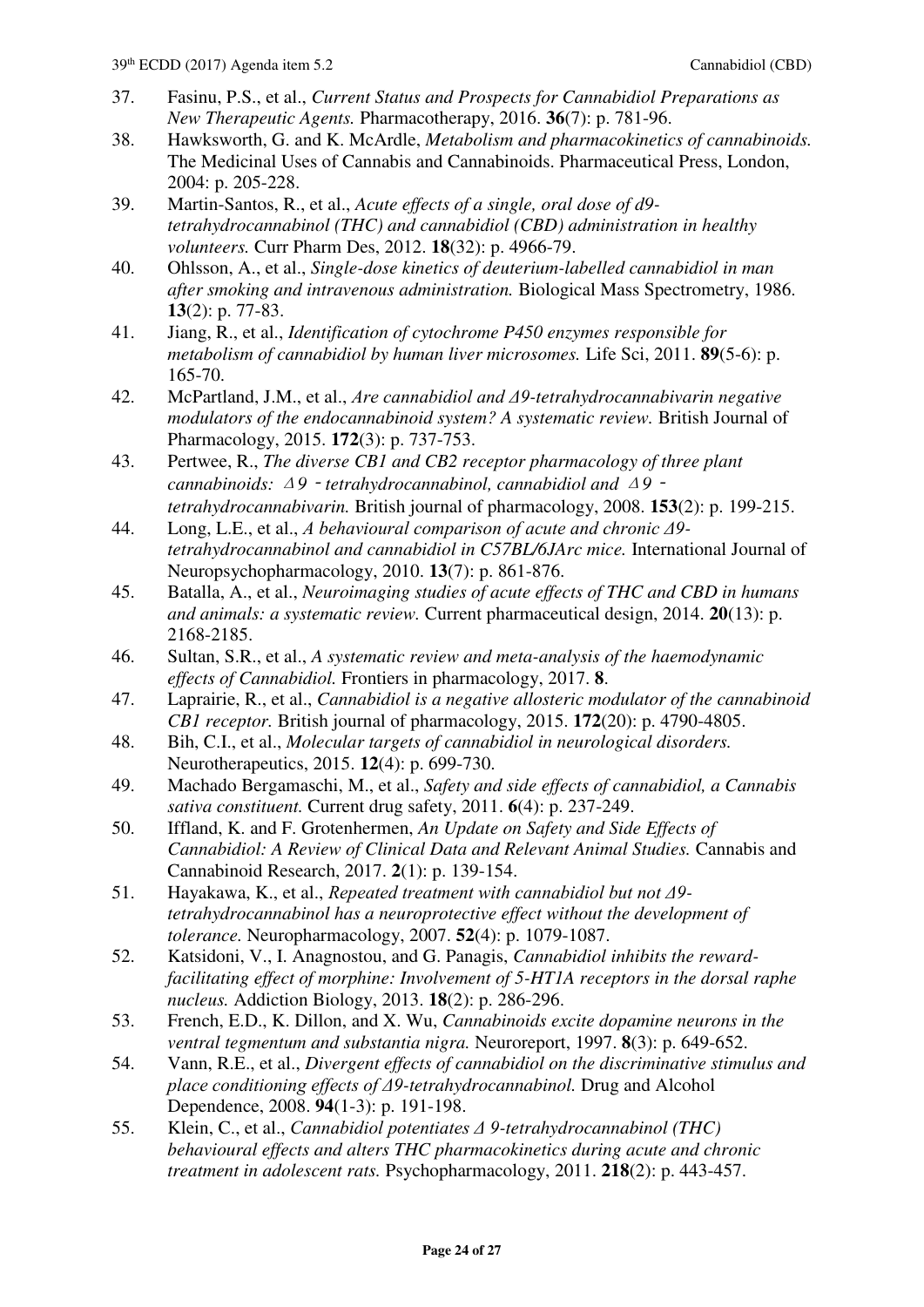- 56. Jarbe, T.U.C., B.G. Henriksson, and G.C. Ohlin, *Δ9-THC as a discriminative cue in pigeons: effects of Δ8-THC, CBD, and CBN.* Archives Internationales de Pharmacodynamie et de Therapie, 1977. **228**(1): p. 68-72.
- 57. Haney, M., et al., *Oral Cannabidiol does not Alter the Subjective, Reinforcing or Cardiovascular Effects of Smoked Cannabis.* Neuropsychopharmacology: official publication of the American College of Neuropsychopharmacology, 2016. **41**(8): p. 1974-1982.
- 58. Babalonis, S., et al., *Oral cannabidiol does not produce a signal for abuse liability in frequent marijuana smokers.* Drug and alcohol dependence, 2017. **172**: p. 9-13.
- 59. Do Val-da Silva, R.A., et al., *Protective effects of cannabidiol against seizures and neuronal death in a rat model of mesial temporal lobe epilepsy.* Frontiers in Pharmacology, 2017. **8**.
- 60. Mechoulam, R. and E. Carlini, *Toward drugs derived from cannabis.* Naturwissenschaften, 1978. **65**(4): p. 174-179.
- 61. Cunha, J.M., et al., *Chronic administration of cannabidiol to healthy volunteers and epileptic patients.* Pharmacology, 1980. **21**(3): p. 175-185.
- 62. Ames, F. and S. Cridland, *Anticonvulsant effect of cannabidiol.* South African medical journal= Suid-Afrikaanse tydskrif vir geneeskunde, 1986. **69**(1): p. 14-14.
- 63. Trumbly, B. *Double-blind clinical study of cannabidiol as a secondary anticonvulsant*. in *Presented at Marijuana'90 Int. Conf. on Cannabis and Cannabinoids, Kolympari (Crete)*. 1990.
- 64. Devinsky, O., et al., *Cannabidiol in patients with treatment-resistant epilepsy: an open-label interventional trial.* The Lancet Neurology, 2016. **15**(3): p. 270-278.
- 65. Devinsky, O., et al., *Trial of Cannabidiol for Drug-Resistant Seizures in the Dravet Syndrome.* New England Journal of Medicine, 2017. **376**(21): p. 2011-2020.
- 66. Geffrey, A.L., et al., *Drug–drug interaction between clobazam and cannabidiol in children with refractory epilepsy.* Epilepsia, 2015. **56**(8): p. 1246-1251.
- 67. Devinsky, O., et al., *Cannabidiol: Pharmacology and potential therapeutic role in epilepsy and other neuropsychiatric disorders.* Epilepsia, 2014. **55**(6): p. 791-802.
- 68. Prud'homme, M., R. Cata, and D. Jutras-Aswad, *Cannabidiol as an intervention for addictive behaviors: a systematic review of the evidence.* Substance abuse: research and treatment, 2015. **9**: p. 33.
- 69. Pisanti, S., et al., *Cannabidiol: State of the art and new challenges for therapeutic applications.* Pharmacol Ther, 2017. **175**: p. 133-150.
- 70. World Health Organisation. *WHO Model Lists of Essential Medicines*. March 2017 21 August 2017]; Available from: [http://www.who.int/medicines/publications/essentialmedicines/en/.](http://www.who.int/medicines/publications/essentialmedicines/en/)
- 71. GW pharmaceuticals. *Sativex*. 2016 10 August 2017]; Available from: <https://www.gwpharm.com/products-pipeline/sativex>
- 72. GW pharmaceuticals. *GW Pharmaceuticals Announces Positive Phase 3 Pivotal Study Results for Epidiolex (cannabidiol)*. March 14 2016 10 August 2017]; Available from: [https://www.gwpharm.com/about-us/news/gw-pharmaceuticals](https://www.gwpharm.com/about-us/news/gw-pharmaceuticals-announces-positive-phase-3-pivotal-study-results-epidiolex)[announces-positive-phase-3-pivotal-study-results-epidiolex.](https://www.gwpharm.com/about-us/news/gw-pharmaceuticals-announces-positive-phase-3-pivotal-study-results-epidiolex)
- 73. GW pharmaceuticals. *GW Pharmaceuticals Announces Second Positive Phase 3 Pivotal Trial for Epidiolex (cannabidiol) in the Treatment of Lennox-Gastaut Syndrome*. September 26 2016 10 August 2017]; Available from: [https://www.gwpharm.com/about-us/news/gw-pharmaceuticals-announces-second](https://www.gwpharm.com/about-us/news/gw-pharmaceuticals-announces-second-positive-phase-3-pivotal-trial-epidiolex)[positive-phase-3-pivotal-trial-epidiolex.](https://www.gwpharm.com/about-us/news/gw-pharmaceuticals-announces-second-positive-phase-3-pivotal-trial-epidiolex)
- 74. Echo Pharmaceuticals B.V. *Improved uptake of cannabinoid based medicine*. Available from: [http://www.echo-pharma.com/en/about-us/news/improved-uptake-of](http://www.echo-pharma.com/en/about-us/news/improved-uptake-of-cannabinoid-based-medicine)[cannabinoid-based-medicine](http://www.echo-pharma.com/en/about-us/news/improved-uptake-of-cannabinoid-based-medicine)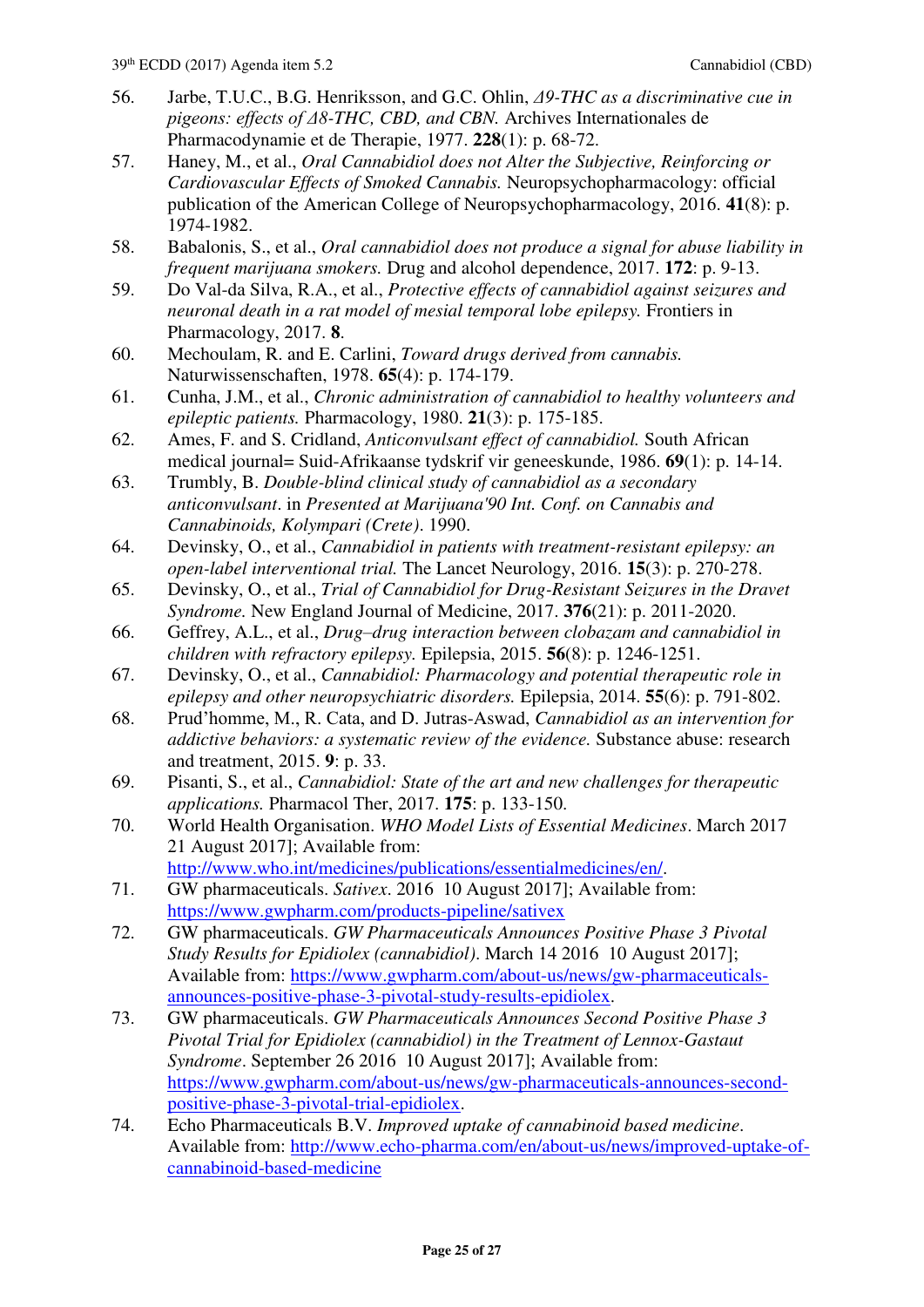- 75. GW pharmaceuticals. *GW Pharmaceuticals Receives FDA Fast Track and EMA Orphan Designations for Intravenous Cannabidiol in the Treatment of Neonatal Hypoxic-Ischemic Encephalopathy (NHIE)*. 6 August 2015 11 August 2017]; Available from: [https://www.gwpharm.com/about-us/news/gw-pharmaceuticals](https://www.gwpharm.com/about-us/news/gw-pharmaceuticals-receives-fda-fast-track-and-ema-orphan-designations-intravenous)[receives-fda-fast-track-and-ema-orphan-designations-intravenous.](https://www.gwpharm.com/about-us/news/gw-pharmaceuticals-receives-fda-fast-track-and-ema-orphan-designations-intravenous)
- 76. European Medicines Agency. *EU/3/15/1520 orphan designation for cannabidiol for the treatment of perinatal asphyxia*. 28 July 2015 10 August 2017]; Available from: [http://www.ema.europa.eu/ema/index.jsp?curl=pages/medicines/human/orphans/2015](http://www.ema.europa.eu/ema/index.jsp?curl=pages/medicines/human/orphans/2015/08/human_orphan_001612.jsp&mid=WC0b01ac058001d12b) [/08/human\\_orphan\\_001612.jsp&mid=WC0b01ac058001d12b.](http://www.ema.europa.eu/ema/index.jsp?curl=pages/medicines/human/orphans/2015/08/human_orphan_001612.jsp&mid=WC0b01ac058001d12b)
- 77. Mohammed, N., et al., *Neuroprotective Effects of Cannabidiol in Hypoxic Ischemic Insult. The Therapeutic Window in Newborn Mice.* CNS & Neurological Disorders - Drug Targets- CNS & Neurological Disorders), 2017. **16**(1): p. 102-108.
- 78. Medical Marijuana Inc. *What is cannabidiol?* 11 October 2016 20 August 2018]; Available from: [http://www.medicalmarijuanainc.com/what-is-cannabidiol/.](http://www.medicalmarijuanainc.com/what-is-cannabidiol/)
- 79. Canabidol™ The Best Selling CBD Supplement in Europe. *CBD cannabis oil*. 20 August 2017]; Available from: [https://canabidol.com/.](https://canabidol.com/)
- 80. United Nations Office on Drugs and Crime. *International Drug Control Conventions*. [cited 21 August 2017; Available from: [https://www.unodc.org/unodc/en/commissions/CND/conventions.html.](https://www.unodc.org/unodc/en/commissions/CND/conventions.html)
- 81. Medicines and Healthcare products Regulatory Agency. 1 August 2017]; Available from: [https://www.gov.uk/government/news/mhra-statement-on-products-containing](https://www.gov.uk/government/news/mhra-statement-on-products-containing-cannabidiol-cbd)[cannabidiol-cbd](https://www.gov.uk/government/news/mhra-statement-on-products-containing-cannabidiol-cbd)
- 82. United States Department of Justice Drug Enforcement Administration. 1 August 2017]; Available from: [https://www.dea.gov/divisions/hq/2015/hq122315.shtml.](https://www.dea.gov/divisions/hq/2015/hq122315.shtml)
- 83. Goverment of Canada Justice Laws Website. 1 August 2017]; Available from: [http://laws-lois.justice.gc.ca/eng/acts/c-38.8/FullText.html.](http://laws-lois.justice.gc.ca/eng/acts/c-38.8/FullText.html)
- 84. Australian Goverment Department of Health Therapeutic Goods Administration. 1 August 2017]; Available from: [https://www.tga.gov.au/book/part-final-decisions](https://www.tga.gov.au/book/part-final-decisions-matters-referred-expert-advisory-committee-2)[matters-referred-expert-advisory-committee-2.](https://www.tga.gov.au/book/part-final-decisions-matters-referred-expert-advisory-committee-2)
- 85. New Zealand Goverment Ministry of Health. 1 August 2017]; Available from: [http://www.health.govt.nz/our-work/regulation-health-and-disability](http://www.health.govt.nz/our-work/regulation-health-and-disability-system/medicines-control/cannabidiol)[system/medicines-control/cannabidiol.](http://www.health.govt.nz/our-work/regulation-health-and-disability-system/medicines-control/cannabidiol)
- 86. Swiss Agency for Therapeutic Products. 1 August 2017]; Available from: [https://www.swissmedic.ch/aktuell/00673/03778/index.html?lang=en.](https://www.swissmedic.ch/aktuell/00673/03778/index.html?lang=en)